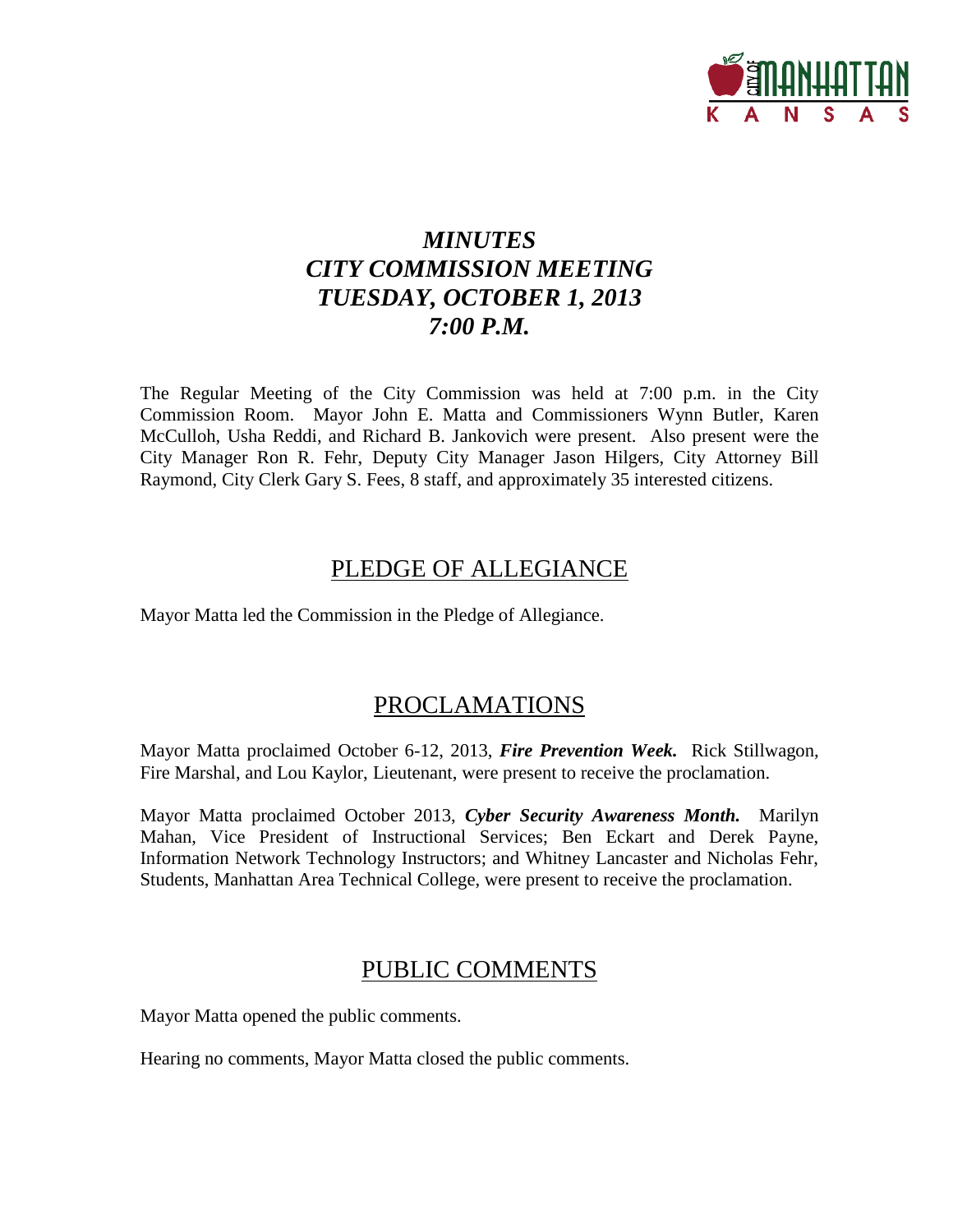# COMMISSIONER COMMENTS

Commissioner McCulloh informed the community that Thursday, October 10, 2013, is the second annual Okt-FLU-ber Festival at the Riley County Health Department where the public will receive a flu shot and a free pumpkin. She stated that an individual cannot catch the flu from a flu shot and that there are individuals who are not able to receive a flu shot due to medical issues. She encouraged those that can to get a flu shot.

# CONSENT AGENDA

(\* denotes those items discussed)

#### **MINUTES**

The Commission approved the minutes of the Regular City Commission Meeting held Tuesday, September 17, 2013.

#### **CLAIMS REGISTER NO. 2741**

The Commission approved Claims Register No. 2741 authorizing and approving the payment of claims from September 11, 2013, to September 24, 2013, in the amount of \$1,858,111.16.

### **ORDINANCE NO. 7039 – AMEND – MAINTENANCE OF DRAINAGE EASEMENTS**

The Commission approved Ordinance No. 7039 amending Sections 32-186 and 32-187 of the Code of Ordinances of the City of Manhattan, Kansas, relating to the maintenance of Drainage Easements.

### **ORDINANCE NO. 7040 – ADOPT – 2013 STANDARD TRAFFIC ORDINANCE**

The Commission approved Ordinance No. 7040 incorporating by reference the Standard Traffic Ordinance for Kansas Cities, Edition of 2013.

### **FIRST READING – AGGIEVILLE BUSINESS IMPROVEMENT DISTRICT – 2014 SERVICE FEES**

The Commission approved first reading of an ordinance continuing the establishment of the Aggieville Business Improvement District and levying Business Improvement Service Fees, for the year 2014, on businesses located within the District.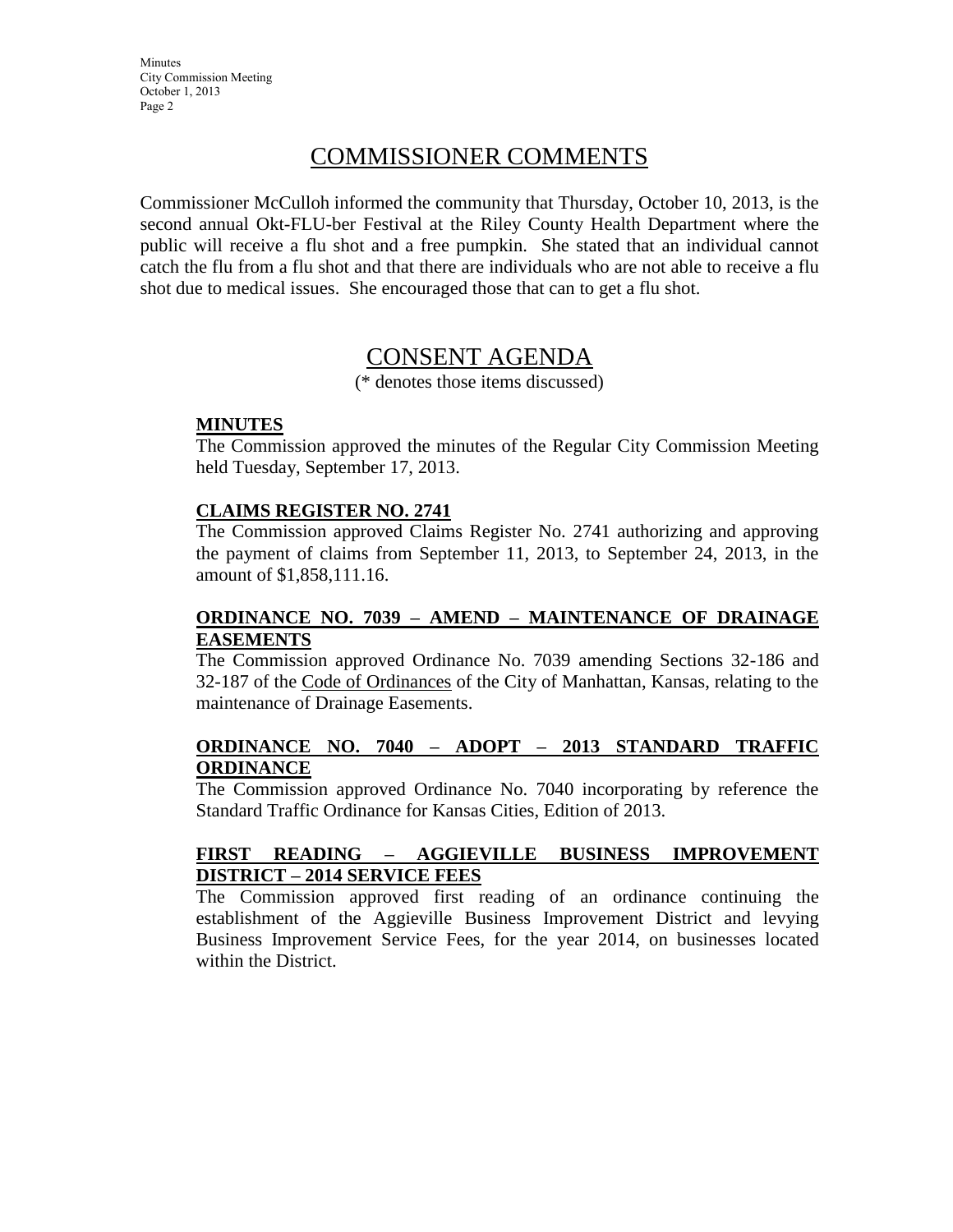# CONSENT AGENDA *(CONTINUED)*

### **FIRST READING – DOWNTOWN BUSINESS IMPROVEMENT DISTRICT – 2014 SERVICE FEES**

The Commission approved first reading of an ordinance continuing the establishment of the Downtown Business Improvement District and levying Business Improvement Service Fees, for the year 2014, on businesses located within the District.

## **FIRST READING – ESTABLISH – MCDONALD'S TRANSPORTATION DEVELOPMENT DISTRICT**

The Commission approved first reading of an ordinance establishing the McDonald's Transportation Development District.

**\* AWARD CONTRACT/ENGINEERING SERVICES – OLD BLUE RIVER CHANNEL STORMWATER IMPROVEMENTS, PHASES III AND IV (SM1106)**

Commissioner Jankovich announced that he had a business conflict of interest and would abstain from voting on the item.

The Commission accepted the Engineer's Opinion of Probable Cost in the amount of \$1,610,670.00; awarded a construction contract, in the amount of \$1,542,059.75 with R.M. Baril General Contractor, Inc., of Manhattan, Kansas, subject to concurrence of Kansas Department of Transportation (KDOT); authorized the Mayor and City Clerk to execute the contract; and authorized City Administration to finalize and the Mayor and City Clerk to execute a three party agreement with BG Consultants, Inc., of Manhattan, Kansas, and KDOT for construction engineering services in the amount of \$130,068.00 for the Old Blue River Channel Stormwater Improvements, Phases III and IV (SM1106).

### **FIRST READING – ISSUE TEMPORARY NOTES - OLD BLUE RIVER CHANNEL STORMWATER IMPROVEMENTS, PHASES III AND IV (SM1106)**

The Commission approved first reading of an ordinance issuing bonds to pay for a portion of the City's 35% share (\$366,772.57 to be paid from the Stormwater Funds over a four year period through issuance of temporary notes) of the Old Blue River Channel Stormwater Improvements, Phases III and IV (SM1106).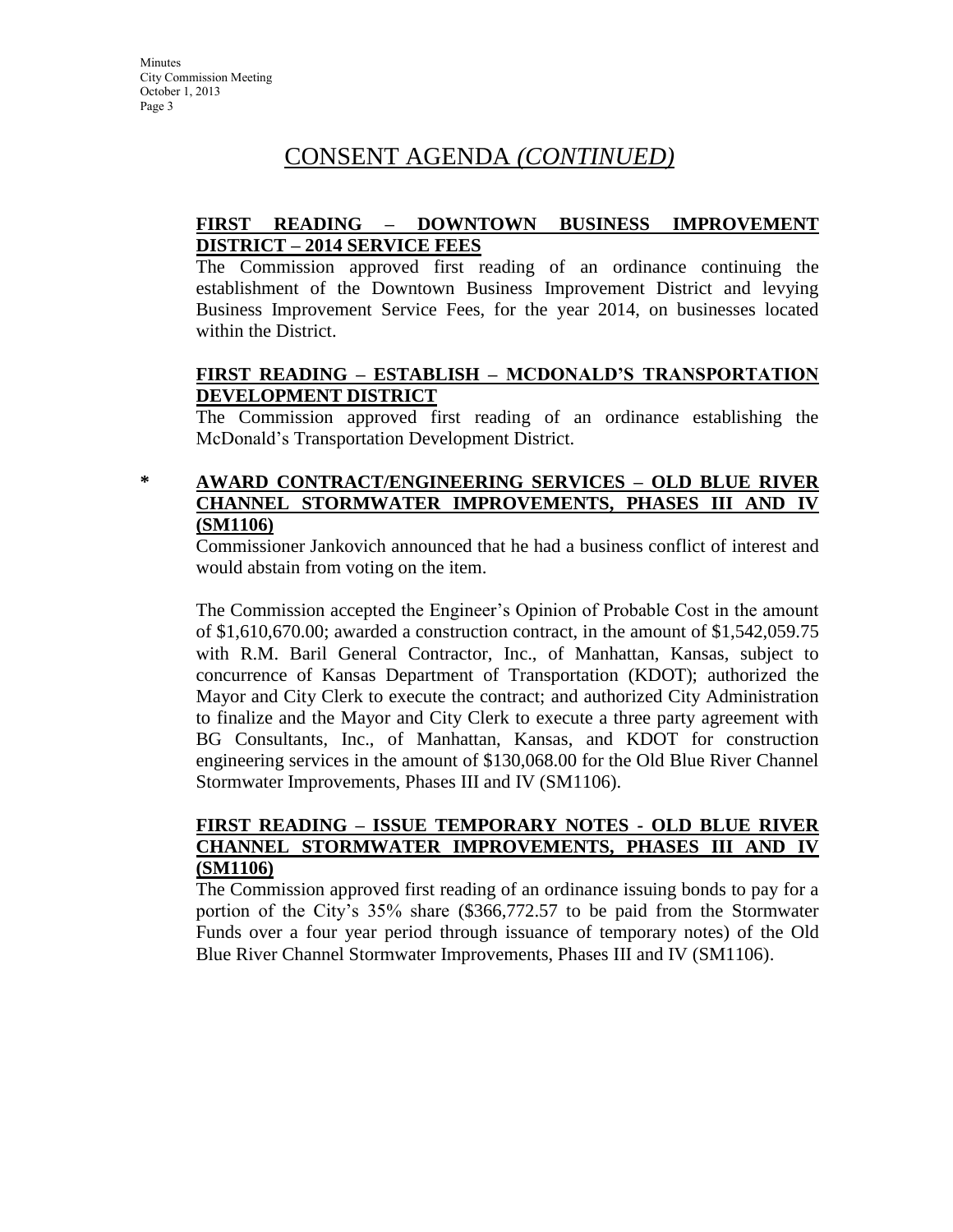# CONSENT AGENDA *(CONTINUED)*

### **AWARD CONTRACT – HOUSING REHABILITATION PROJECT – 708 TUTTLE STREET**

The Commission accepted the bids for 708 Tuttle Street; awarded a contract for the base bid only in the amount of \$8,288.00 to the lowest responsible bidder Ben Kitchens Painting, Co. Inc., of Junction City, Kansas; authorized the Mayor and City Clerk to enter into agreements with the contractor and property owner for expenditure of Housing Rehabilitation Funds; and authorized City Administration to approve any necessary change orders.

### **\* BOARD APPOINTMENTS**

Commissioner Jankovich asked about Chuck Henderson's application and his comments about being bugged by another member of the Social Services Advisory Board (SSAB). He stated that he wanted to make sure this is something the Mayor and the applicant are comfortable with.

Mayor Matta stated that he was and that he encouraged other members of boards and committees to encourage others to submit applications. He said Mr. Henderson has a sense of humor that was used in the application and that he also felt that service to the community was something he should do.

Commissioner McCulloh stated that she was disappointed with the application and that there was not a listing of other activities or boards that he was involved with. She said the Commission needs to look for more diversity on boards and committees and stated that she could not support this nomination.

Commissioner Butler stated that other applications are needed in order to have more diversity. He said that SSAB currently has vacancies and encouraged individuals interested in serving on SSAB or other boards to please send in applications.

Commissioner Reddi stated that she thought there were several applications received that have not been tapped into.

Mayor Matta stated that when looking at applications, he uses his judgment and will sometimes call the applicant or they will sometimes call him. He said that he uses all those factors when deciding on appointments.

The Commission approved appointments by Mayor Matta to various boards and committees of the City.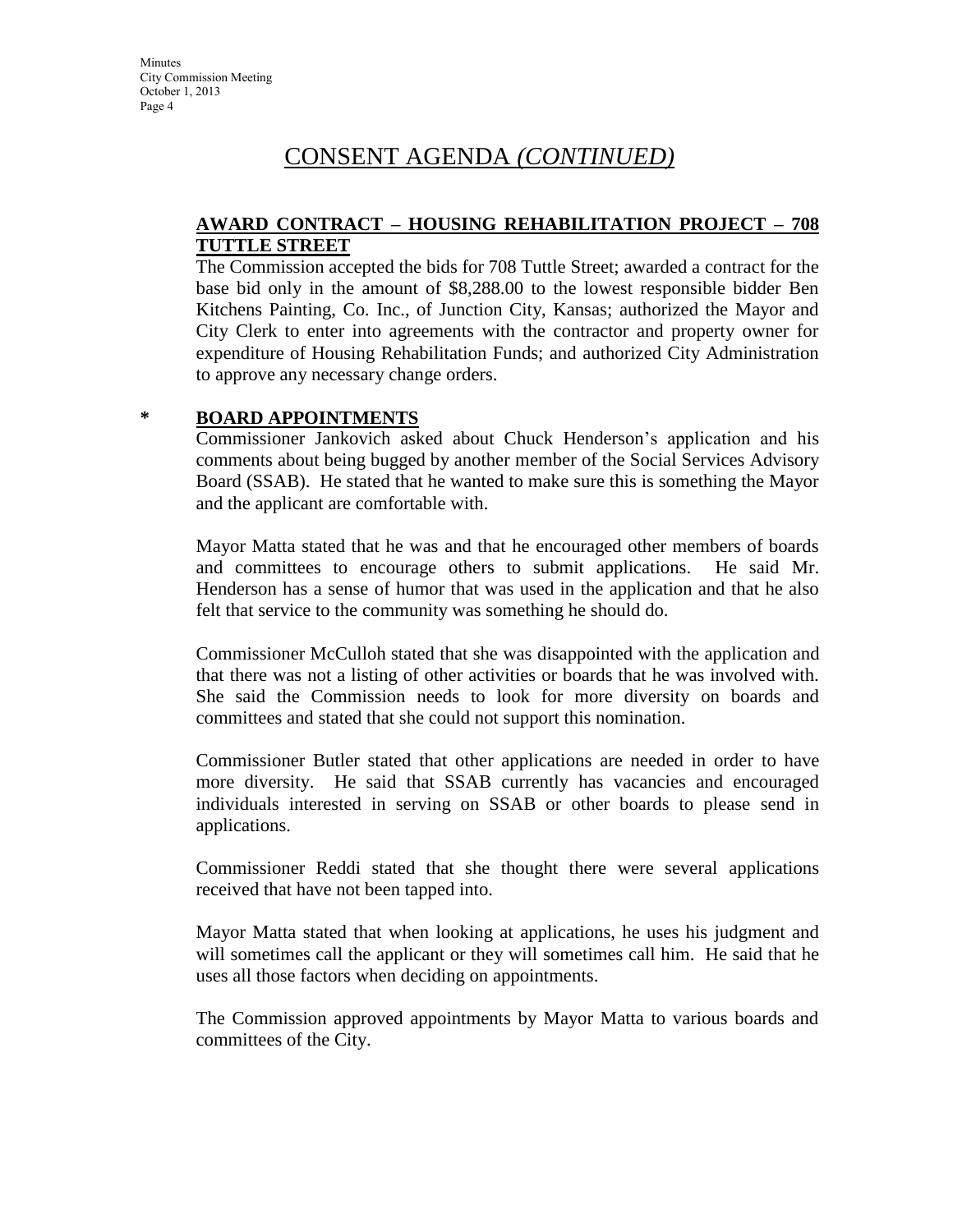# CONSENT AGENDA *(CONTINUED)*

### **\* BOARD APPOINTMENTS** *(CONTINUED)*

*Parks and Recreation Advisory Board* 

Appointment of Ed Klimek, 2928 Gary Avenue, to fill the unexpired term of Oscar Montenegro. Mr. Klimek's term begins immediately, and will expire June 30, 2016.

\* *Social Services Advisory Board* Appointment of Chuck Henderson, 2008 Somerset Square, to fill the unexpired term of Robert W. Smith. Mr. Henderson's term begins immediately, and will expire June 30, 2014.

After discussion and comments from the Commission, Commissioner Jankovich moved to approve the consent agenda. Commissioner Reddi seconded the motion. On a roll call vote, motion carried 5-0, with the exception of Item G, AWARD CONTRACT/ENGINEERING SERVICES – OLD BLUE RIVER CHANNEL STORMWATER IMPROVEMENTS, PHASES III AND IV (SM1106), which carried 4- 0-1, with Commissioner Jankovich abstaining on the item; and with the exception of Item I, BOARD APPOINTMENT TO THE SOCIAL SERVICES ADVISORY BOARD, which carried 3-2, with Commissioners McCulloh and Reddi voting against the item.

# GENERAL AGENDA

# **FIRST READING – REZONE - MANHATTAN AREA TECHNICAL COLLEGE**

Eric Cattell, Assistant Director for Planning, presented the item.

After discussion, Commissioner Jankovich moved to approve first reading of an ordinance rezoning Manhattan Area Technical College, generally located between Seth Child Road, Wreath Avenue, Lundin Drive, and Dickens Avenue, from R, Single-Family Residential District, to U, University District, based on the findings in the Staff Report *(See Attachment No. 1)* and the recommendation of the Planning Board. Commissioner Butler seconded the motion. On a roll call vote, motion carried 5-0.

## **FIRST READING - AMEND FINAL DEVELOPMENT PLAN - FIRST NATIONAL BANK COMMERCIAL PLANNED UNIT DEVELOPMENT**

Eric Cattell, Assistant Director for Planning, presented an overview of the item. He then responded to questions from the Commission regarding the availability of adequate parking and amending the Final Development Plan.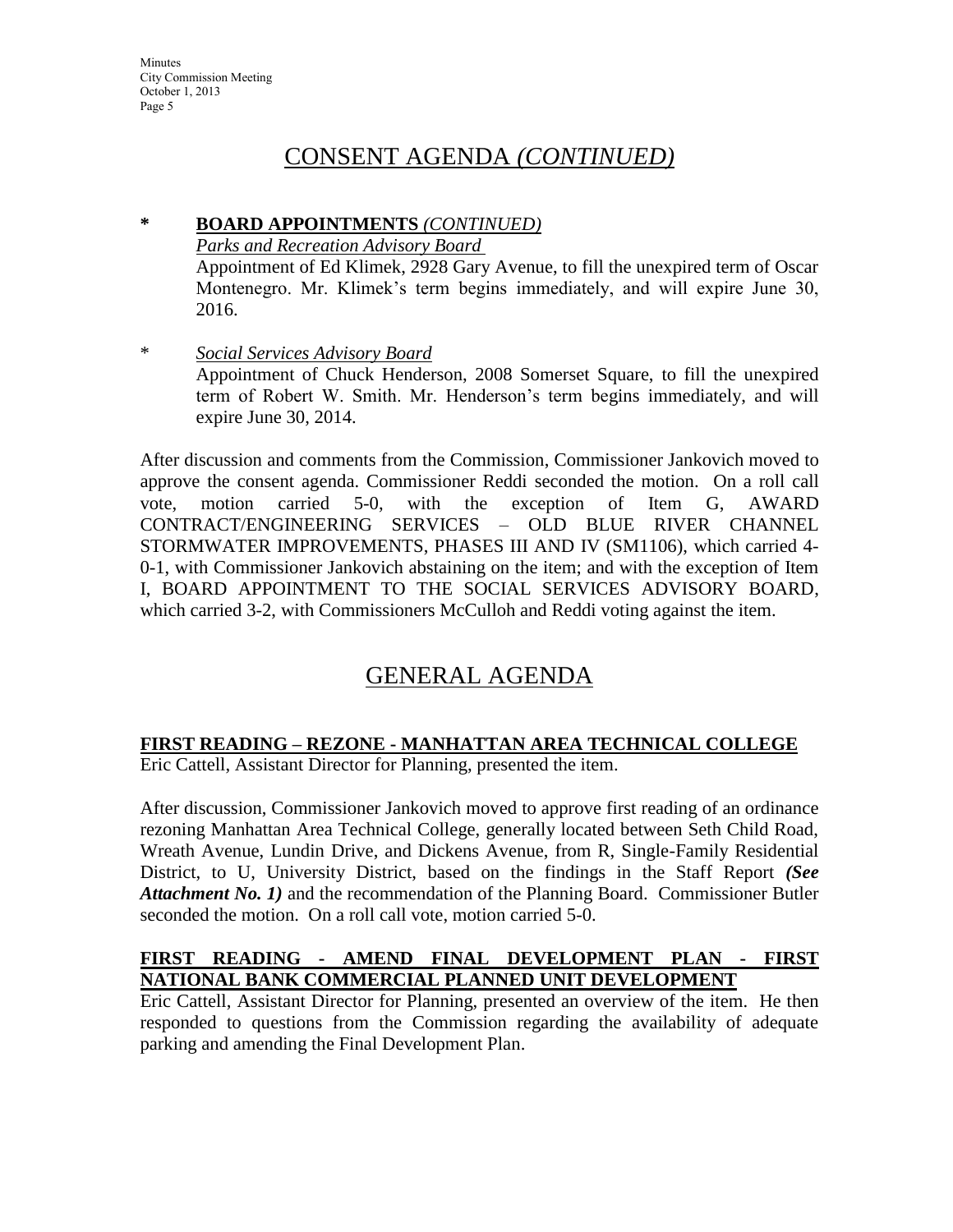# GENERAL AGENDA (*CONTINUED*)

#### **FIRST READING - AMEND FINAL DEVELOPMENT PLAN - FIRST NATIONAL BANK COMMERCIAL PLANNED UNIT DEVELOPMENT** *(CONTINUED)*

After discussion and comments from the Commission, Commissioner McCulloh moved to approve first reading of an ordinance amending Ordinance No. 3947 and the Final Development Plan of Lot 1, First National Bank Addition Commercial Planned Unit Development, generally located northwest of the intersection of Denison Avenue and Claflin Road, based on the findings in the Staff Report *(See Attachment No. 2)*, with the six conditions of approval recommended by City Administration and the Planning Board. Commissioner Jankovich seconded the motion. On a roll call vote, motion carried 5-0.

#### **FIRST READING - ASSESS TECHNOLOGY FEE; AGREEMENT - SOFTWARE SYSTEM UPGRADE AND ANNUAL MAINTENANCE PROVISIONS FOR MUNICIPAL COURT**

Bill Raymond, City Attorney, presented background information on the proposed software system upgrade and annual maintenance for Municipal Court. He also provided information on the technology fee and the proposed charter ordinance.

Kassie McEntire, City Prosecutor, responded to questions from the Commission and provided additional information on the capability of the Tyler Technology system to integrate with the Riley County Police Department's (RCPD) technology.

Bill Raymond, City Attorney, provided clarification on the proposed technology fee. He then responded to questions from the Commission regarding the rationale to exclude parking ticket fees from the technology fee.

Ron Fehr, City Manager, provided additional information on the item and the proposed technology fee.

Bill Raymond, City Attorney, presented information on the charter ordinance process and provided additional information on the proposed technology fee. He responded to questions from the Commission regarding associated costs for the installation and secured server provided and hosted by Tyler Technologies.

Kassie McEntire, City Prosecutor, responded to questions from the Commission regarding compliance with federal and state regulations. She also discussed the importance to integrate the system with RCPD.

Bill Raymond, City Attorney, and Kassie McEntire, City Prosecutor, responded to questions from the Commission regarding the initial investment being proposed and potential savings.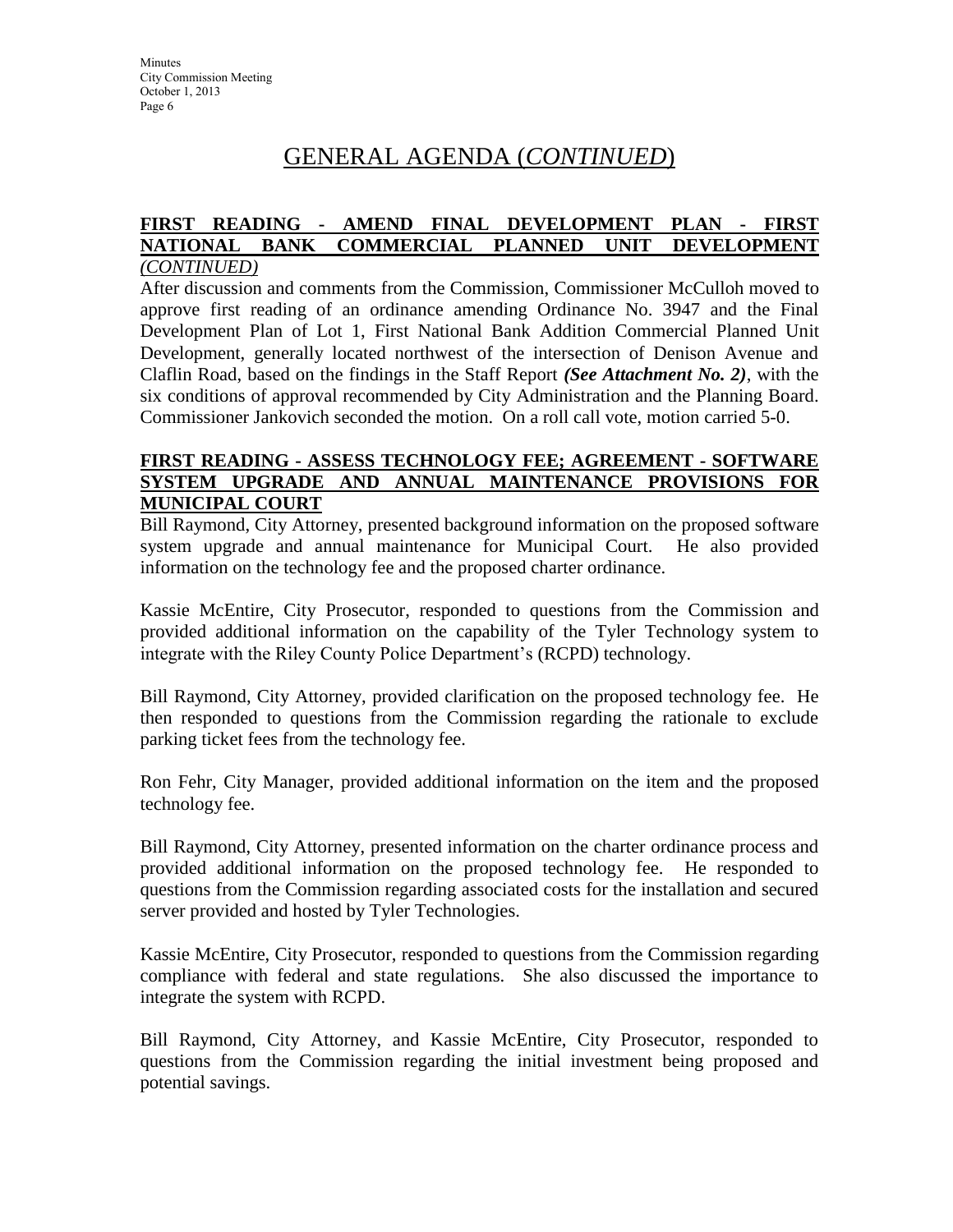# **GENERAL AGENDA (CONTINUED)**

#### FIRST READING - ASSESS TECHNOLOGY FEE; AGREEMENT - SOFTWARE SYSTEM UPGRADE AND ANNUAL MAINTENANCE PROVISIONS FOR **MUNICIPAL COURT (CONTINUED)**

After discussion and comments from the Commission, Ron Fehr, City Manager, informed the Commission that an analysis of the potential savings and efficiencies can be provided at second reading.

Kassie McEntire, City Prosecutor, responded to additional questions from the Commission on the current process with RCPD. She stated that RCPD has stopped electronically ticketing almost completely, but the electronic tickets could be submitted and would flow into the City's system.

After additional discussion and comments from the Commission, Commissioner Jankovich moved to authorize the Mayor to execute the agreement with Tyler Technologies, Inc., of Lubbock, Texas, in the amount of \$83,533.00 the first year and \$40,232.00 in subsequent years for the municipal court case management software system, for a total term of five (5) years; and approve the first reading of a Charter Ordinance creating a technology fee assessment against defendants in all municipal court cases, with the exception of parking violations. Commissioner Reddi seconded the motion. On a roll call vote, motion carried 5-0.

#### **ADJOURNMENT**

At 7:54 p.m., the Commission adjourned.

MMC, City Clerk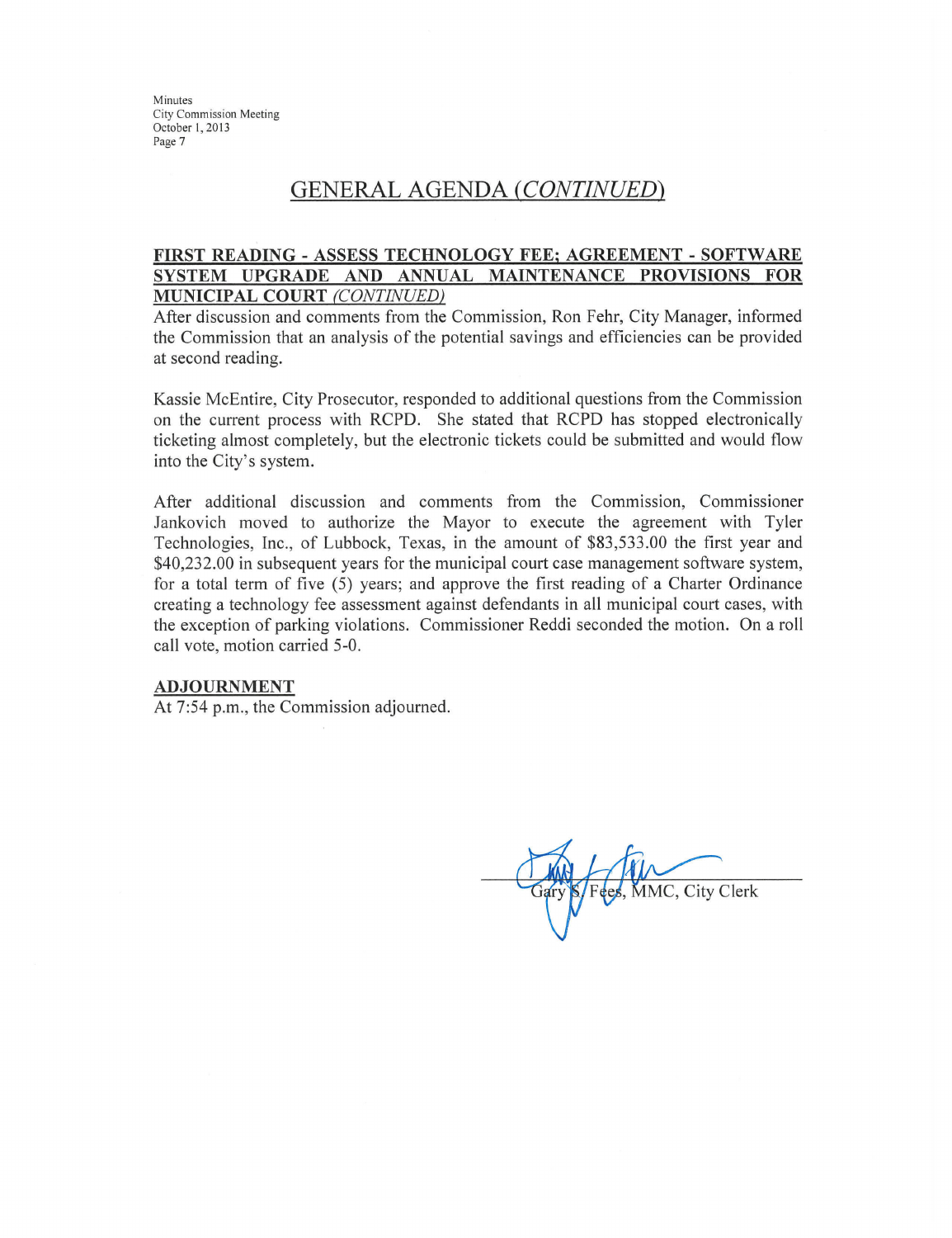## **STAFF REPORT REZONE MATC**

**APPLICATION:** The application is a request to rezone the Manhattan Area Technical College (MATC) campus located north of Dickens Avenue, south of Lundin Drive, East of Wreath Avenue, and west of Seth Child Road.

The applicant indicates in its Wikipedia page that, "Manhattan Area Technical College was established in 1965 by statute under the Kansas Board of Education and named Manhattan Area Vocational Technical School. Programs were offered on the campus of Manhattan High School until the current campus located at 3136 Dickens Ave was completed in 1967. The school was renamed Manhattan Area Technical Center in 1992 and continued under that name until 1996, when legislation passed in 1994 allowed vocational/technical schools to apply for recognition as a college. In 1996, Kansas Governor Bill Graves signed into law Kansas House Bill 2606, which designated the school Manhattan Area Technical College. In 2004, the College separated from the local united school district (USD 383) and became a stand-alone public institution. Dr. Rob Edleston was hired as the College's first President and Chief Executive Officer under the newly formed, autonomous, Board of Directors. In 2007, the school earned accreditation through the Higher Learning Commission of the North Central Association of Colleges and Schools and has since been reaccredited until 2020-2021."

**FROM:** R, Single-Family Residential District.

**TO:** U, University District.

**APPLICANT:** Robert J. Edleston, President and CEO of MATC.

**ADDRESS:** Manhattan Area Technical College.

**OWNER:** Manhattan Area Technical College Board of Directors.

**ADDRESS:** Manhattan Area Technical College.

**LEGAL DESCRIPTION:** The MATC campus is an unplatted tract of land generally located in Section 11.

**LOCATION:** The MATC campus is generally located north of Dickens Avenue, south of Lundin Drive, east of Wreath Avenue, and west of Seth Child Road.

**AREA:** The MATC campus is approximately 20 acres in area.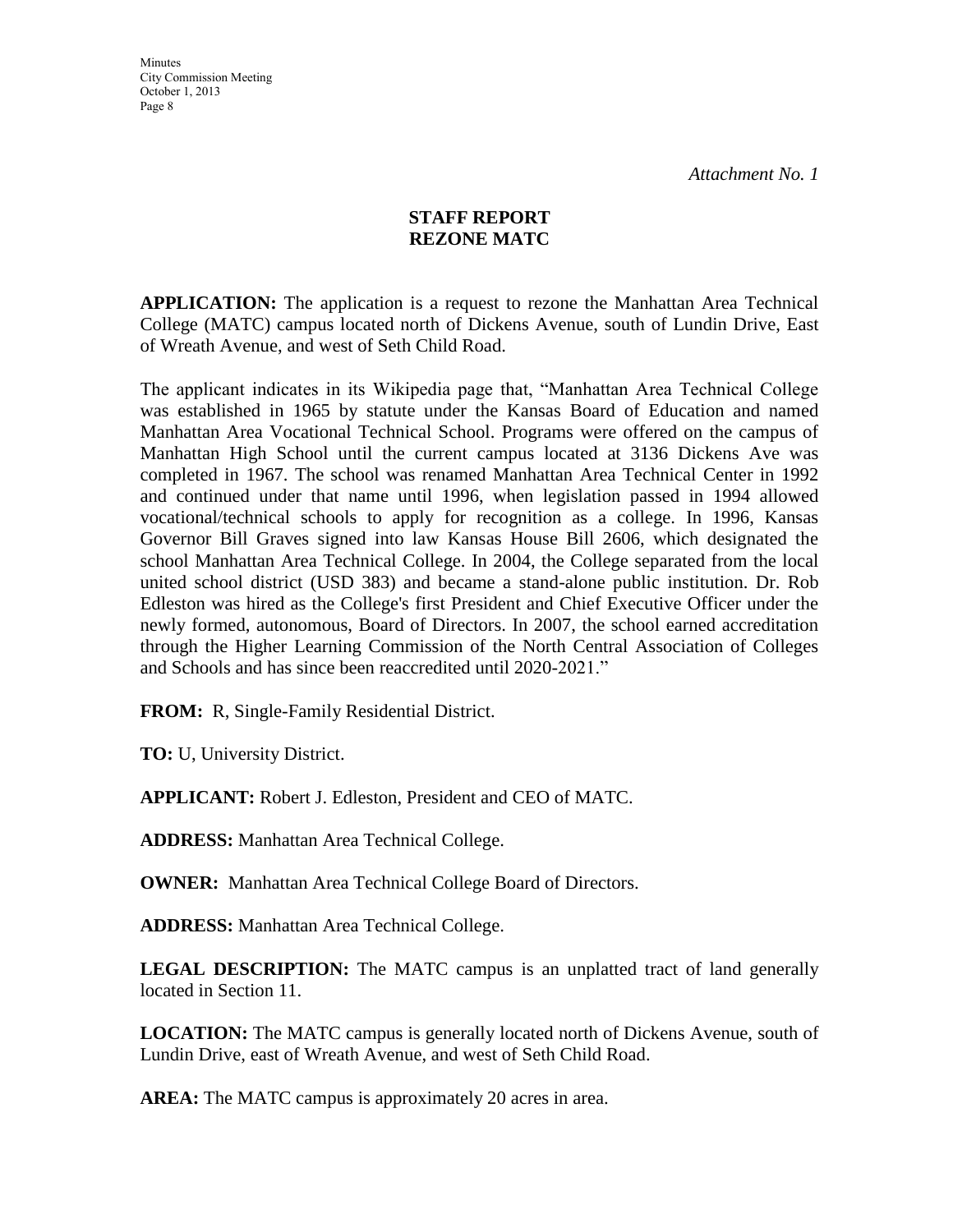### **DATE OF NEIGHBORHOOD MEETING:** July 22, 2013.

**DATE OF PUBLIC NOTICE PUBLICATION:** Thursday, August 15, 2013.

# **DATE OF PUBLIC HEARING: PLANNING BOARD:** Thursday, September 5, 2013.

**CITY COMMISSION:** Tuesday, October 1, 2013.

## **THIRTEEN MATTERS TO BE CONSIDERED WHEN REZONING**

**1. EXISTING USE:** The existing use of the approximate 20 acre is the MATC campus, a vocational technical school offering a curriculum of automotive, business, computer, building trades, computer networking, CAD, electrical and power distribution (including outdoor practical labs), dental hygiene, as well as administrative and maintenance buildings, lab and classroom buildings and outdoor lab space, off-street parking lots, open landscaped lawns, and a natural/recreation area with pedestrian walkways and other amenities.

**2. PHYSICAL AND ENVIRONMENTAL CHARACTERISTICS:** The MATC campus is bounded on the north by Lundin Drive, a local street serving an apartment complex; on the south by Dickens Avenue, a collector street; on the east by Seth Child Road, an arterial street; and, on the west by Wreath Avenue, a collector street. Existing off-street parking and buildings are generally located in the western part of the campus, with the eastern part open space. In the eastern part of the site is an open/recreation area, in which there are large mature trees. A dense row of evergreens, about 550 feet in length, is along the middle portion of the northern boundary of the site. The site slopes primarily to the southeast corner of the campus with storm water directed to a box culvert crossing under Seth Child Road into an improved concrete system, also known as the Virgina-Nevada tributary, and into Wildcat Creek.

# **3. SURROUNDING LAND USE AND ZONING:**

- **NORTH:** Lundin Drive, a local public street, and multiple-family apartments complexes; R-3, Multiple-Family Residential District.
- **SOUTH:** Dickens Avenue, a collector street, single-family and two-family dwelling units; R District, and R-2, Two-Family Residential District.
- **EAST:** Seth Child Road, a four lane arterial street, single-family dwelling units east of Seth Child ; R District.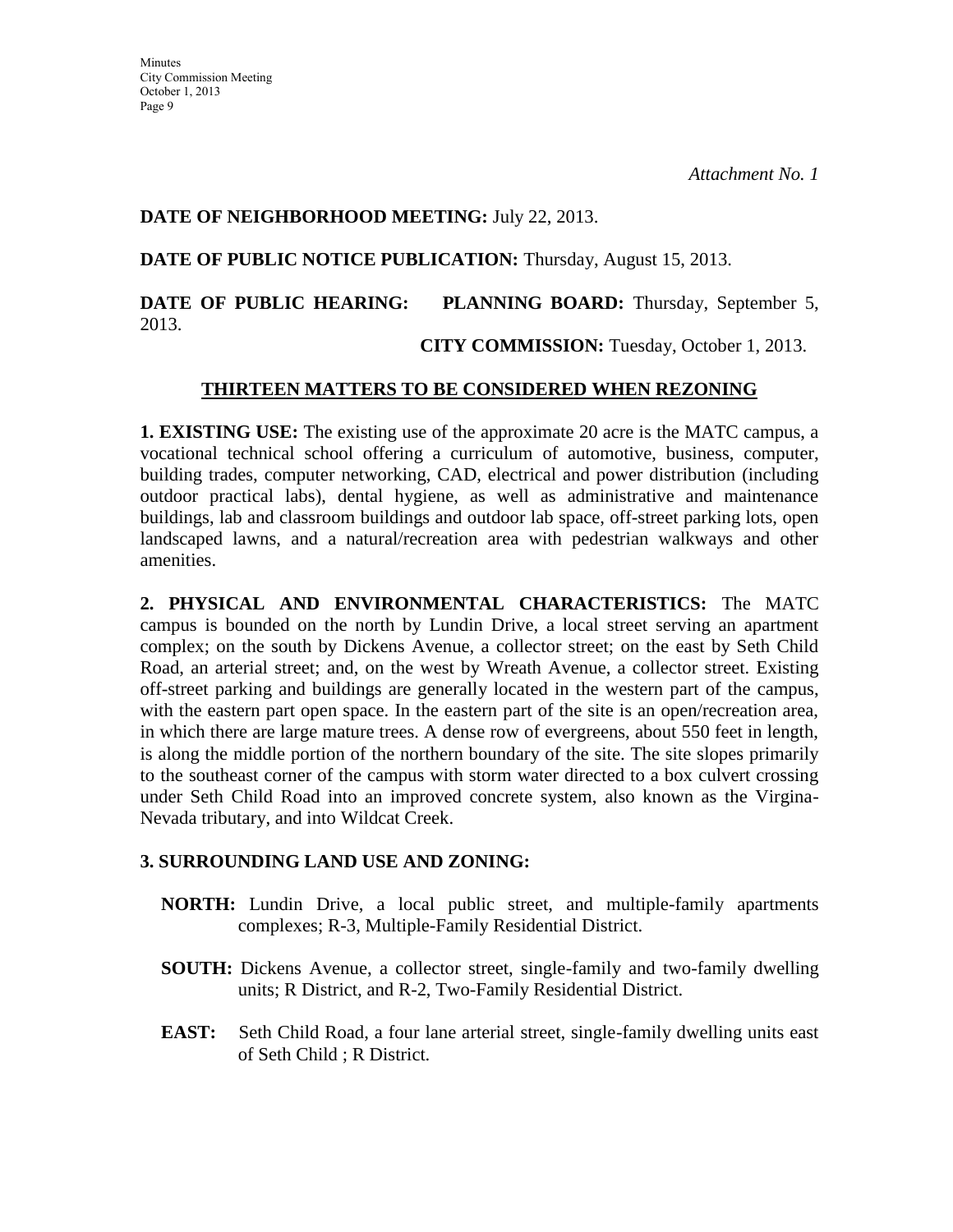**WEST:** Wreath Avenue, a collector street; CICO Park, playground, swimming pools, park and active

**4. GENERAL NEIGHBORHOOD CHARACTER:** The character of the neighborhood in which the MATC campus is located is generally characterized as an established residential neighborhood which developed along with the MATC campus since 1965, and consists of apartment complexes, single-family and two-family residential homes, a large public park, all of which is accessed from a surrounding street network consisting of a major arterial street, Seth Child Road, which provides through traffic movements to residential, commercial and other areas within and outside the City, and collector streets, which provide traffic movements between the arterial street and local streets.

**5. SUITABILITY OF SITE FOR USES UNDER CURRENT ZONING:** The MATC campus is currently zoned R, Single-Family Residential District, a zoning district designed to provide a single-family dwelling zone at a density no greater than one dwelling unit per 10,000 square feet. Schools are a permitted use in the R District. School is a defined in the Manhattan Zoning regulations and means, "Any public or private facility which conducts regular classes pre-K through 12, or any portion thereof, and which meets the minimum educational standards set forth by the State of Kansas. In addition, school shall also include any publicly owned or operated vocational-technical institution. The term "School" shall not include Group Day Care Centers." MATC is a publicly owned and operated vocational-technical institution and is a permitted use in the R District.

**6. COMPATIBILITY OF PROPOSED DISTRICT WITH NEARBY PROPERTIES AND EXTENT TO WHICH IT MAY HAVE DETRIMENTAL AFFECTS:** The MATC campus has been part of the neighborhood since 1965 and has evolved from an extension of USD 383. The existing campus is compatible with nearby neighborhoods and has developed as a part of the neighborhood. Since 1987, the MATC campus has, "…earned accreditation through the Higher Learning Commission of the North Central Association of Colleges and Schools and has since been reaccredited until 2020-2021." The school is a permitted use in the current R District and may develop its campus guided by the Manhattan Area Technical College Master Plan dated December 2012.

The campus will be subject to the proposed U District requirements such as building setback, which is a minimum 50 feet from any lot line, as opposed to the R District's minimum front yard setback of 25 feet and its rear or side yard setbacks of 15 feet. Estimation of setbacks for existing structures along the front lot line adjoin Lundin Drive appear to be approximately 45 feet from the front lot line; no closer than approximately 110 feet from Wreath Avenue; no closer than approximately 118 feet from Dickens Avenue; no closer than 475 feet to Seth Child Road. Accessory structures maybe as close as 25 feet to a front lot line. The MATC campus will be required to provide off-street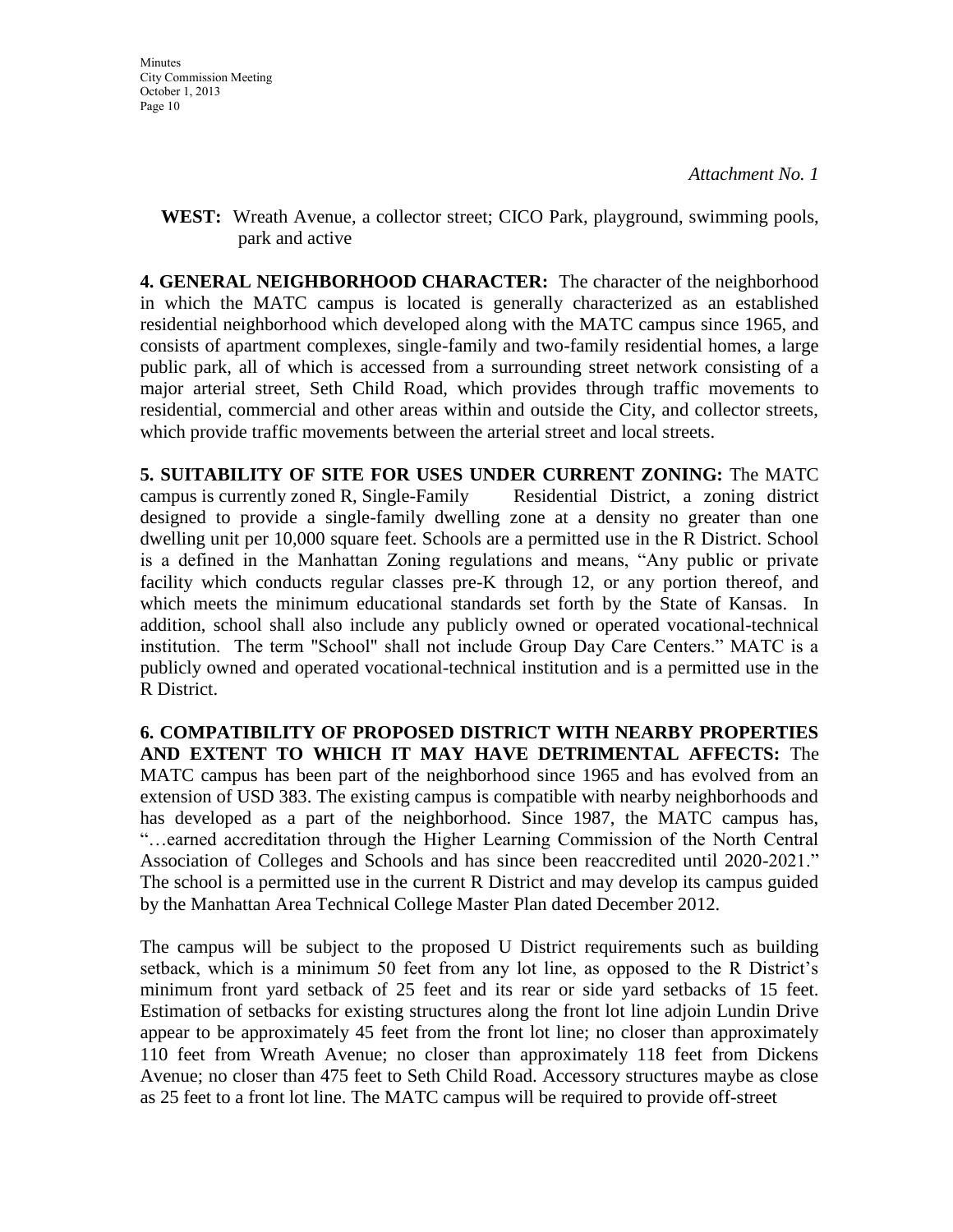*Attachment No. 1*

parking as new buildings are constructed, provide a minimum 25 foot setback for parking, as well as screening of parking and landscaping along public streets, with new construction, and meet other requirements of the Manhattan Zoning Regulations, such as lighting, which must be directed away from residential properties and street rights-of-ways so as not to interfere with the residential use or street. Existing parking is estimated at 50 feet from Dickens Avenue and 25 feet along Wreath Avenue, except that in the northwest corner of the campus, the Manhattan Board of Zoning Appeals granted an Exception in 2011 to reduce the front yard setback from 25 feet to nine feet along Lundin Drive and to ten feet along Wreath Avenue for a new off-street parking lot. In general, the U District will impose stricter regulations than the R District, which will allow the MATC campus to develop in a manner compatible with the neighborhood.

**7. CONFORMANCE WITH COMPREHENSIVE PLAN:** The MATC campus is shown on the Northwest Planning Area Future Land Use map as Public/Semi-Public. Public and semi-public land uses include schools, government offices, community centers, fire stations, airports, libraries, hospitals, cemeteries, churches, and other places of worship.

Manhattan Area Technical College is a public school and has recently created a campus master plan, Manhattan Area Technical College Master Plan December 2012, to guide the growth and development of the campus. In the Campus Plan introduction states, "*The purpose of this document is to present the results of a study of the current facilities at Manhattan Area Technical College, and to recommend facility improvements, modifications, additions and land-use planning considerations on campus over the next approximately twenty years in phased increments to continue to keep MATC on pace to continue their progressive growth within various fields of technical education.*" The college's campus plan is a small scale neighborhood master plan for the long term growth of the campus. It is not a Land Use Element of the Comprehensive Plan such as the Grand Mere Community Master Plan, but a vision for MATC *(Campus Master Plan Site Plan and Open Space and Pedestrian and Bicycle Circulation Plan maps attached.)*

The proposed rezoning of the MATC campus to U District conforms to the Comprehensive Plan.

# **8. ZONING HISTORY AND LENGTH OF TIME VACANT AS ZONED:**

1965 – Annexation 1969 – Present R District

The Riley County GIS web page notes buildings were constructed beginning in 1967, with building permits issued over the next 30 years through 2011.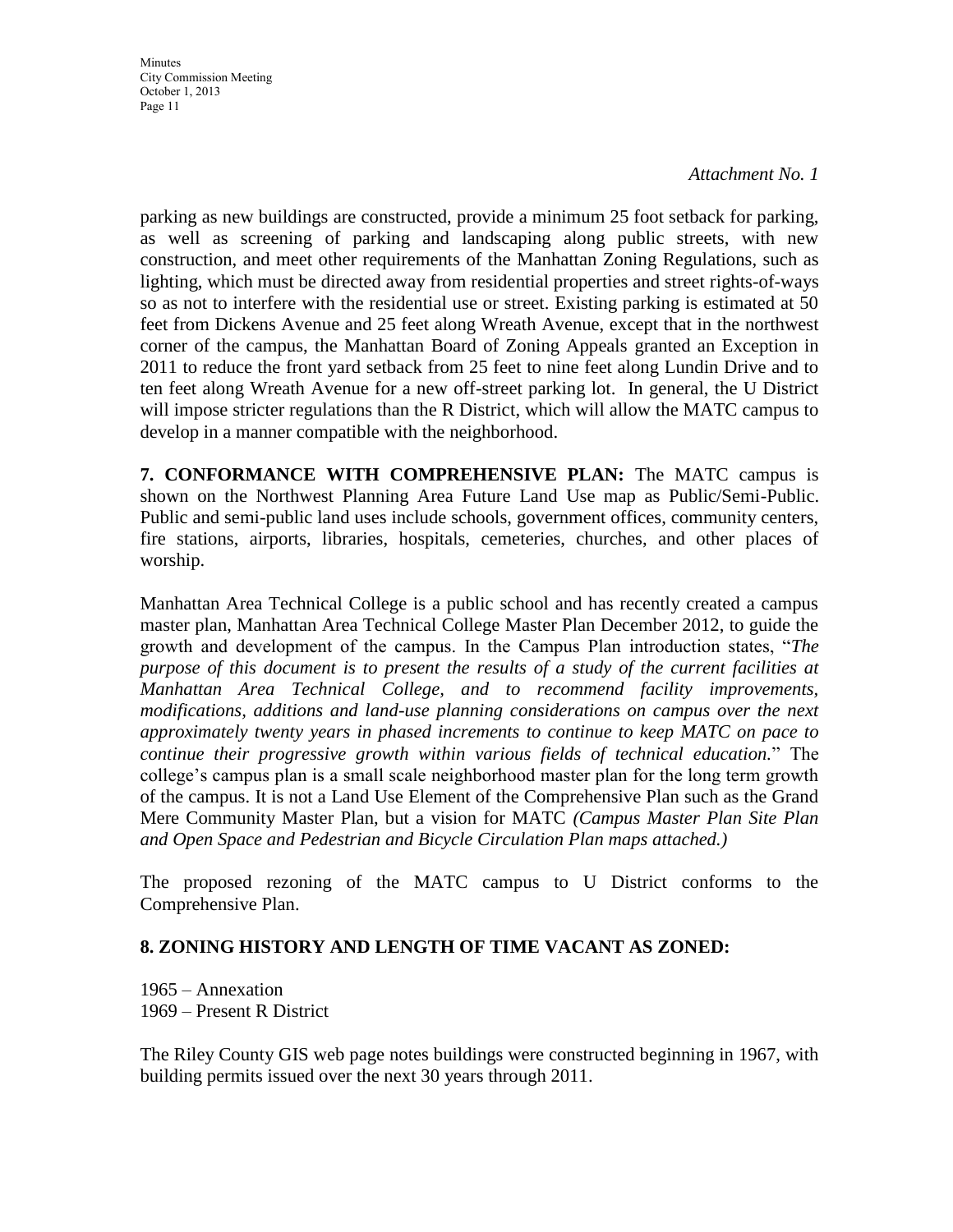**9. CONSISTENCY WITH INTENT AND PURPOSE OF THE ZONING ORDINANCE:** The intent and purpose of the Zoning Regulations is to protect the public health, safety, and general welfare; regulate the use of land and buildings within zoning districts to assure compatibility; and to protect property values.

The University District is designed to permit the establishment of uses normally associated with a University, or other educational institution, and to give these activities more flexibility than within other districts, while providing a landscaped buffer from adjoining zoning districts and public streets.

The U District's minimum district size is five acres and the campus is approximately 20 acres. The U District must be adjacent to a collector or arterial street. The MATC campus is adjacent to Dickens and Wreath Avenues, both of which are collectors, and Seth Child Road, an arterial. Other zoning restrictions are set out in the attached U District requirements. There are no minimum lots coverage or height requirements reflecting the flexibility described in the U District intent above. Off-street parking must be provided in compliance with Article VII, Off-Street Parking and Loading, of the Manhattan Zoning Regulations. The current R District requirements are attached for comparison.

The proposed rezoning of the MATC campus is consistent with the intent of the U District and Manhattan Zoning Regulations.

**10. RELATIVE GAIN TO THE PUBLIC HEALTH, SAFETY AND WELFARE THAT DENIAL OF THE REQUEST WOULD ACCOMPLISH, COMPARED WITH THE HARDSHIP IMPOSED UPON THE APPLICANT:** The public health, safety and welfare should not be adversely affected and there appears to be no gain to the public that denial would accomplish. The MATC campus has been part of the established neighborhood since 1965 and has grown along with the neighborhood. There are no current reports or history that the campus has adversely impacted the public. It may be a hardship to the applicant if the rezoning is denied because there are no apparent adverse affects on the public.

**11. ADEQUACY OF PUBLIC FACILITIES AND SERVICES:** Adequate public services and facilities are available to serve the MATC campus.

**12. OTHER APPLICABLE FACTORS:** No other factors are applicable.

**13. STAFF COMMENTS:** City Administration recommends approval of the proposed rezoning of the Manhattan Area Technical College campus from R, Single-Family Residential District, to U, University District, based on the findings in the Staff Report.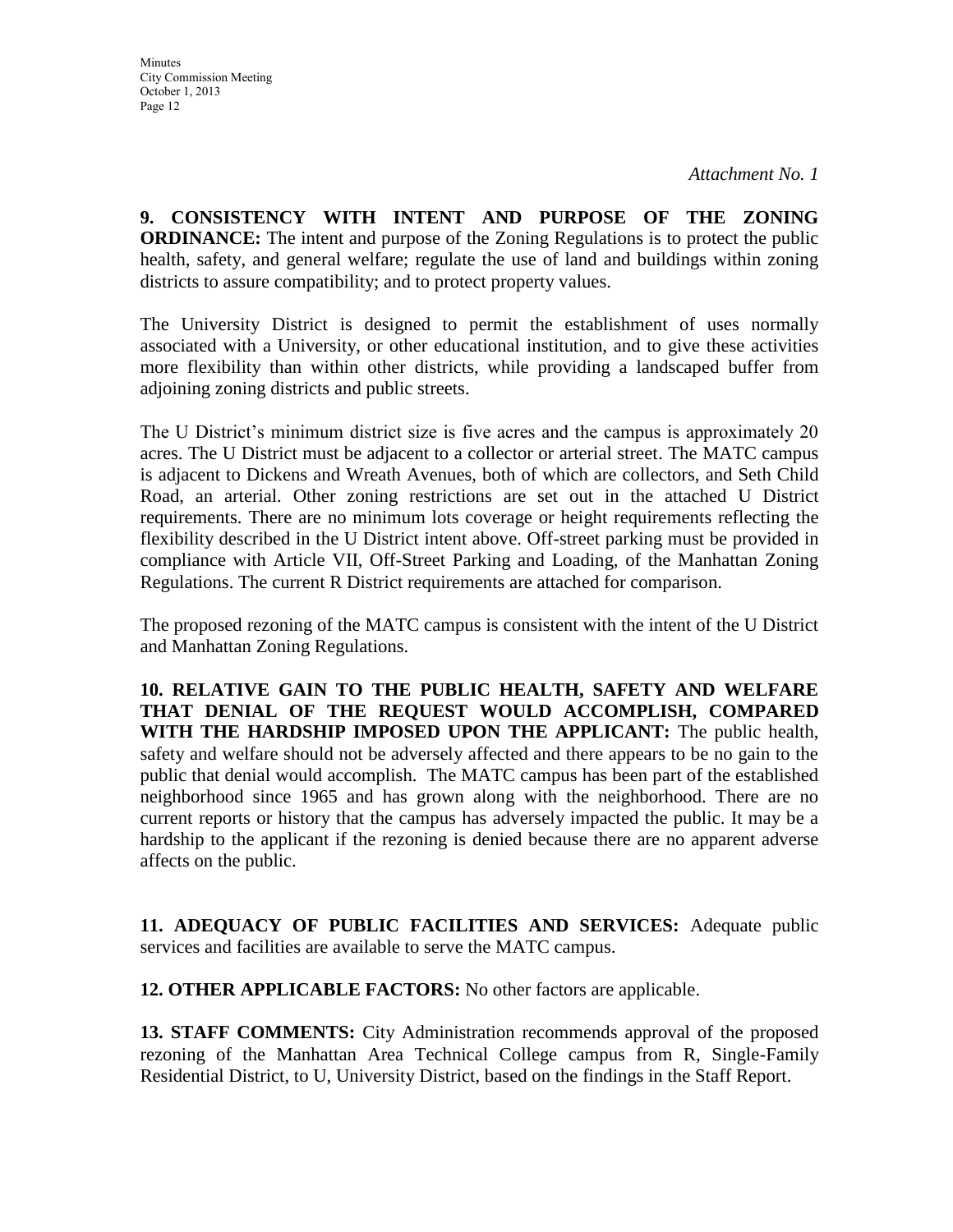#### **ALTERNATIVES:**

- 1. Recommend approval of the proposed rezoning of the Manhattan Area Technical College campus from R, Single-Family Residential District, to U, University District, stating the basis for such recommendation.
- 2. Recommend denial of the proposed rezoning, stating the specific reasons for denial.
- 3. Table the proposed rezoning to a specific date, for specifically stated reasons.

## **POSSIBLE MOTION:**

The Manhattan Urban Area Planning Board recommends approval of the proposed rezoning of the Manhattan Area Technical College campus from R, Single-Family Residential District, to U, University District, based on the findings in the Staff Report.

**PREPARED BY:** Steve Zilkie, AICP, Senior Planner. **DATE:** August 30, 2013

13070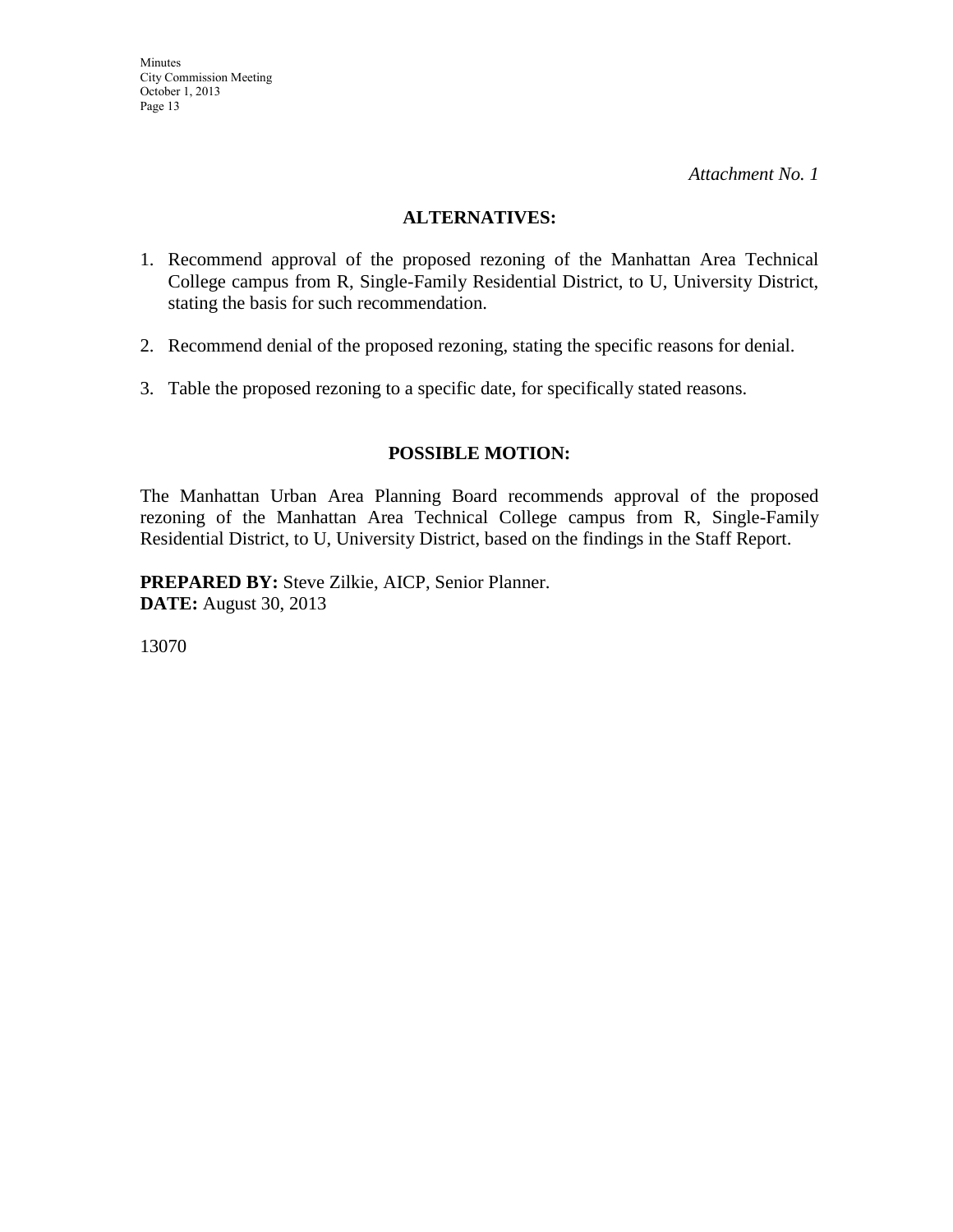### **AMENDMENT OF A COMMERCIAL PLANNED UNIT DEVELOPMENT**

### **APPLICANT/OWNER:** Craig Sloan

**ADDRESS:** The applicant/owner's address is P.O. Box 577, Sharon Springs, KS.

**REQUEST:** The applicant/owner has requested an amendment of Ordinance No. 3974 for the First National Bank, Commercial Planned Unit Development (PUD). The proposed amendment is to allow the change of the permitted uses to include educational, cultural, and religious institutions and their associated activities; and, multiple family dwellings. The amendment is in the form of a Final Development Plan. No substantial modifications are proposed to the structures within the Commercial PUD.

**LEGAL DESCRIPTION AND SUBJECT SITE:** Lot 1, First National Bank Center Addition**.**

> *(Note: Lot 2 in the PUD is Dara's Fast Lane convenience store, and is not included in the amendment)*

**LOCATION:** 1800 Claflin Road.

**AREA:** 45,312 square feet **(**1.03 acres)

**DATE OF NEIGHBORHOOD MEETING:** July 17, 2013.

**DATE OF PUBLIC NOTICE PUBLICATION:** Thursday, August 15, 2013.

## **DATE OF PUBLIC HEARING: PLANNING BOARD:** Thursday, September 5, 2013.

**CITY COMMISSION:** Tuesday, October 1, 2013.

# **EXISTING PUD**

#### **Ordinance**

Ordinance No. 3974 was approved on July 20, 1982. The Ordinance rezoned the property from R-3, Multiple-Family Residential, U, University District, and C-2, Neighborhood Shopping Center District to PUD, Commercial Planned Unit Development District.

The Ordinance documents did not specifically list permitted uses or conditions of approval. The staff report for the rezoning listed seven (7) conditions of approval. The Manhattan Urban Area Planning Board recommended approval of the rezoning of the subject site to PUD with the seven (7) conditions. The conditions of approval are: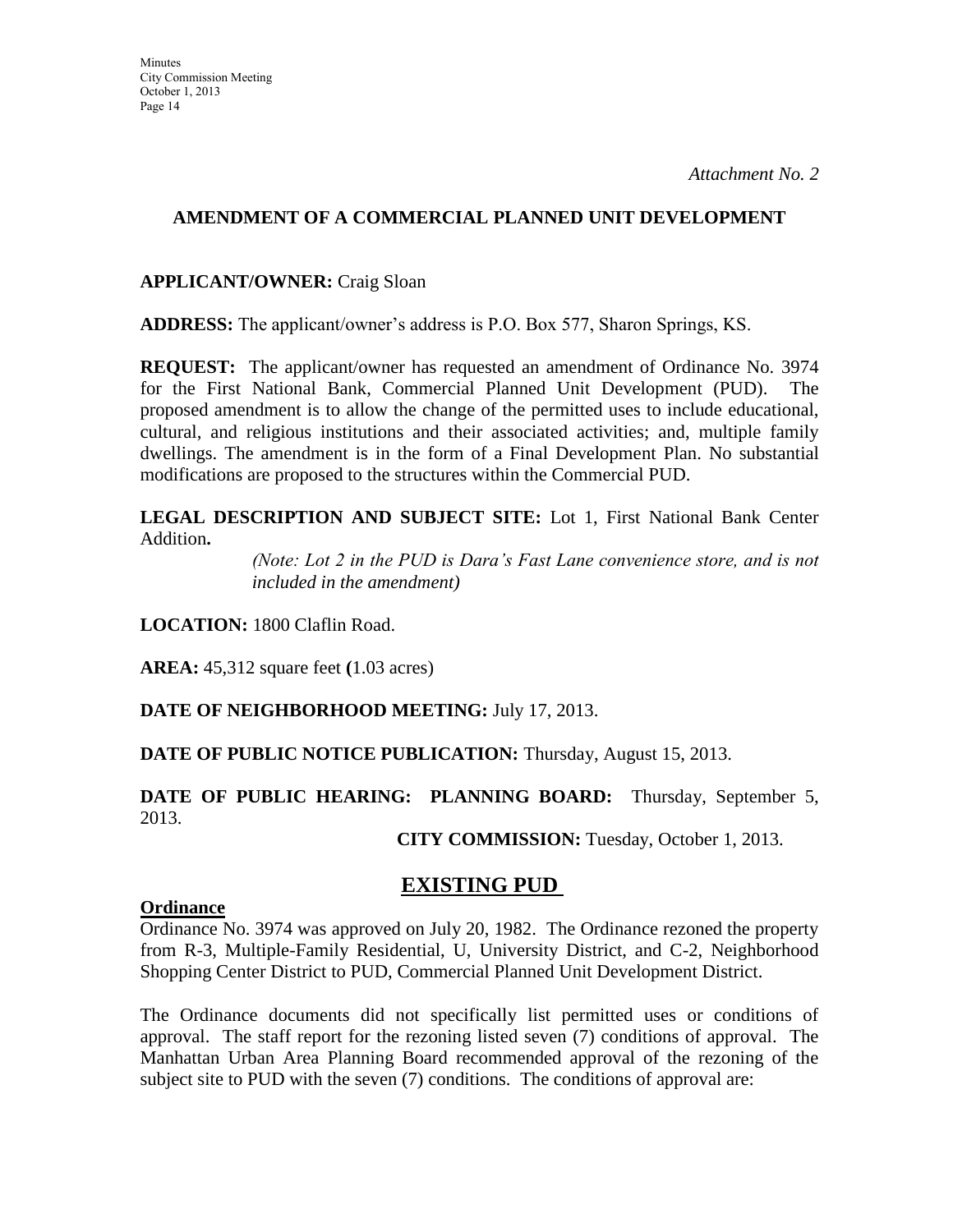- 1. Parking spaces should be set back a minimum of 18' from the property line at the northeast entrance.
- 2. The sign located at the northeast entrance may need to be relocated to maintain safe vehicular sight distance.
- 3. Trash storage should be located away from residential properties.
- 4. Some type of wall climbing plat material for the west wall of the convenience store.
- 5. The gas pump islands create a difficult on-site circulation pattern which crosses exit/enter traffic lanes. The pumps should be turned 90° to facilitate safer on-site circulation.
- 6. The southwest curb cut should be revised to meet City standards. (Relocate to the east).
- 7. The plan calls for intensifying screening along the north property line, overall site cleanup, and other general maintenance items. These (including off-site landscape maintenance) should be set in a Business Owner's Association or deed covenants.

It is assumed that these seven (7) conditions were adequately addressed with the Final Plat of the commercial PUD or satisfied through the building permit process.

#### **Permitted Uses**

Ordinance No. 3974 did not explicitly define the permitted uses of the First National Bank Commercial PUD, nor did the rezoning staff report at the time. A memo, dated September 6, 1983, to the City Manager's Office from Larry Hulse, Chief Planner, outlines the permitted and prohibited uses and other limitation of the PUD, as outlined in the original PUD application documents and interpreted by City Administration at that time (*see attached)*.

The memo states that uses allowed in the PUD include the uses listed in the C-2, Neighborhood Shopping District, permitted uses and conditional uses, except for:

- Air conditioning
- Heating and plumbing
- Automobile service station and tire, battery, and automobile accessory stores
- Bus terminals
- Hotels and motels
- Restaurant, drive-up window type
- Telephone exchange and telephone transmission equipment structures.

There is also a restriction that no single use can occupy more than 4,000 square feet of floor area and at least 50% of the second floor would have to be used for business and professional offices.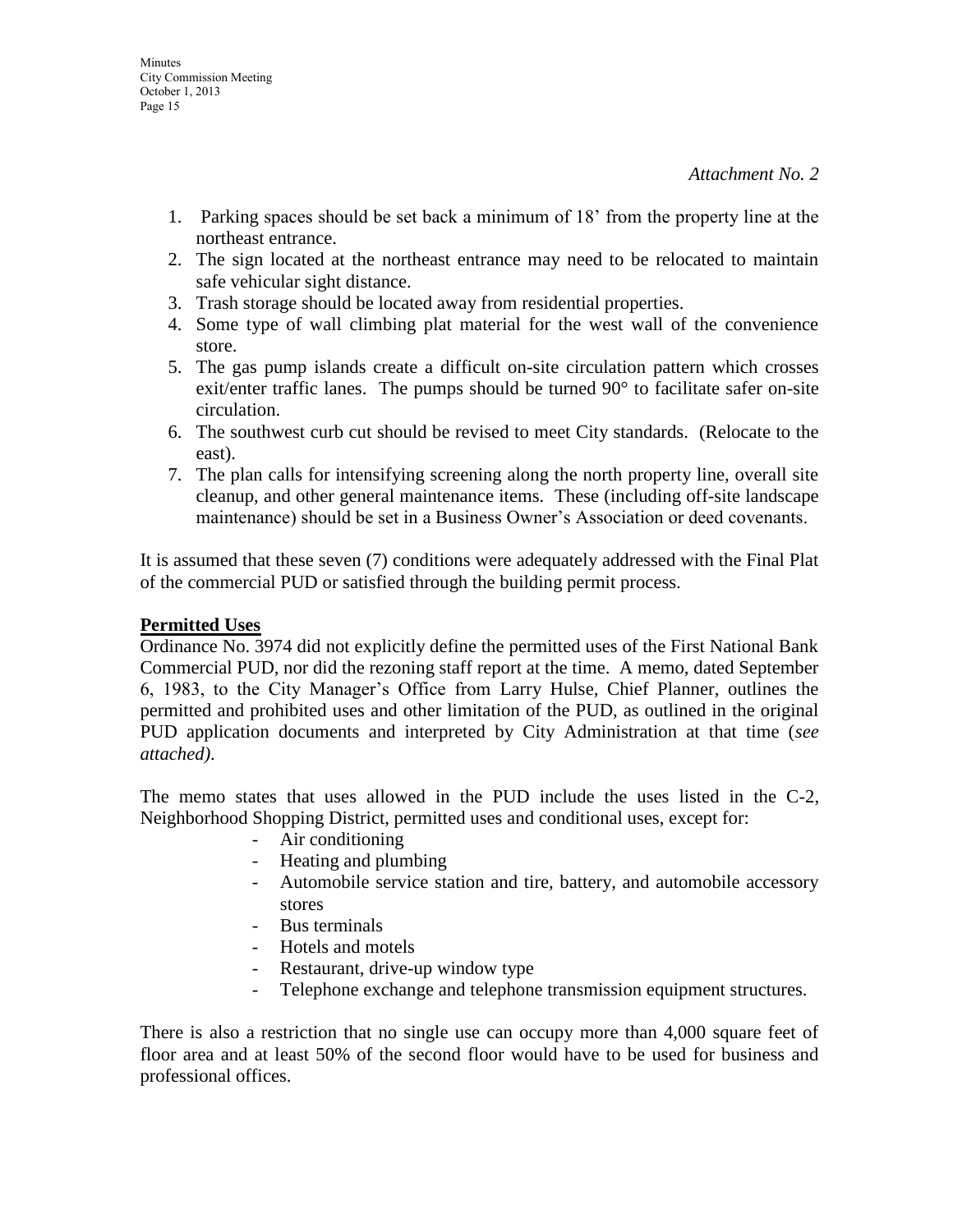# **PROPOSED AMENDMENT**

The proposed application consists of an amendment of Ordinance No. 3974.

## **PROPOSED USE AND BUILDING:**

The proposed PUD amendment is to set out, by Ordinances, the permitted uses in the PUD on Lot 1 to include educational, cultural, and religious institutions and their associated activities; and, multiple family dwellings. The proposed amendment would also eliminate the restriction that no single use can occupy more than 4,000 square feet of floor area.

The basis for the proposed amendment is so that Kansas State University can use the second floor of the existing structure for meeting and classroom space associated with the University. Kansas State University has begun renovation of the second floor space to use it as an English Laboratory for student learning or improving their English and prepare them for their academic career at Kansas State University. Other uses associated with Kansas State University or entities associated with the University would be permitted with the proposed amendment.

The applicant would also like to have the availability to transform the existing commercial space to a multiple-family residential use if the market would dictate the change to the residential use. No current plans are proposed for such a change of use.

The existing building is two (2) full stories with a partial basement area on the east side of the structure. The footprint of the building is 14,327 square feet. The total floor area of the structure is 19,852 square feet between the three (3) floors. The current mix of uses is as followed:

Lower level – vacant commercial space

Main floor – retail space

- hair and beauty salon
- 2 restaurant businesses
- coffee shop
- Bank and financial institution with two (2) drive-thru lanes

Second Floor – Kansas State University meeting and class room space - Business and professional office

No significant changes to the existing building footprint or exterior are proposed with the amendment request. An exterior stairwell is currently being constructed to access the lower level commercial space. The change to the structure was deemed not to be a substantial modification to the PUD, as set forth in Section 9-108(C). The building permit was issued on June 24, 2013.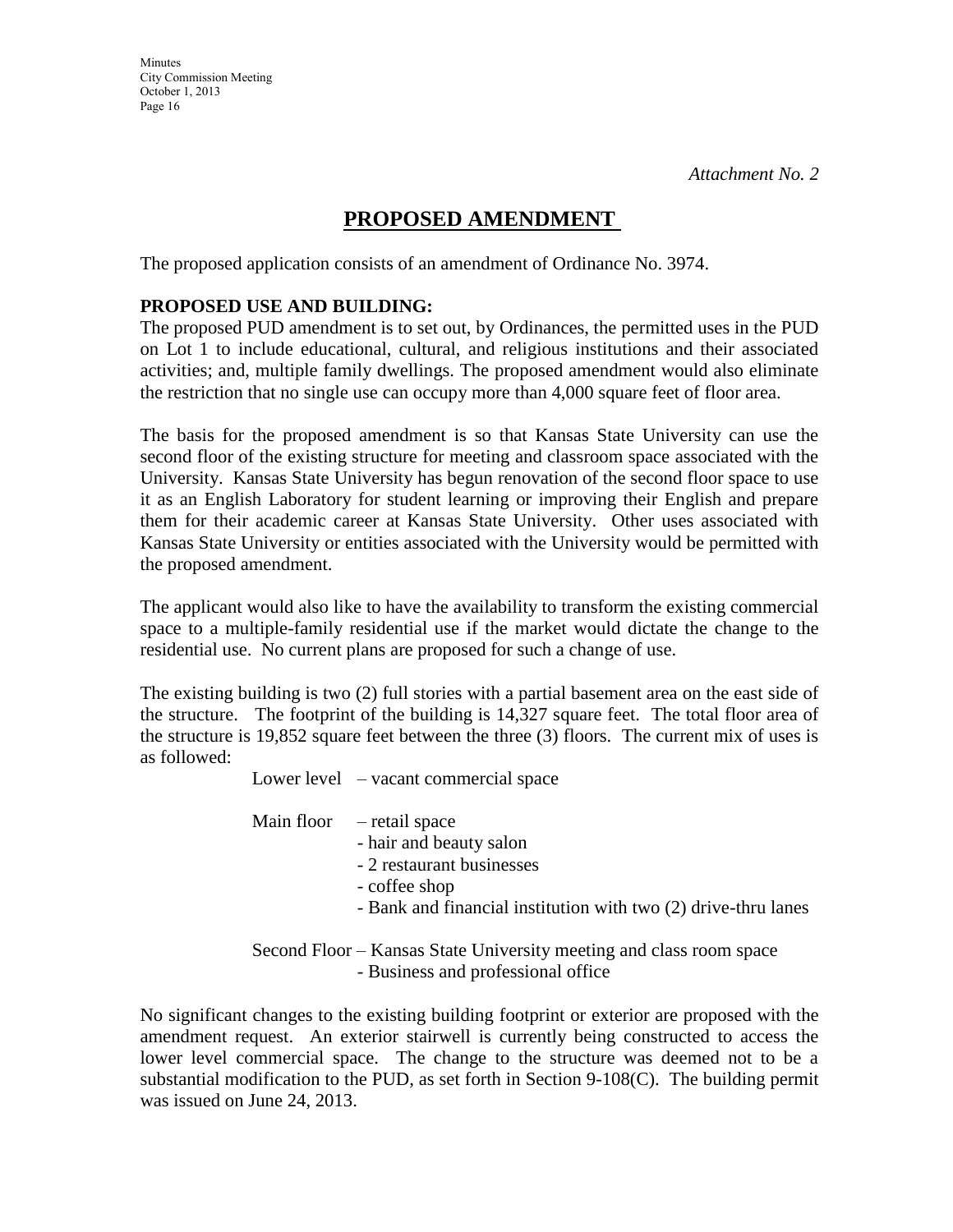**PROPOSED SIGNS:** The Final Development Plan shows wall signs in the form of cabinet type signs and two (2) types of ground signs. There are:

- Seventeen (17), 2 foot by 14 foot wall signs to identify tenant spaces, some of which may have multiple signs for multiple tenants,
- One (1), 5 foot by 5 foot wall, identification sign, and
- One (1), 5.5 foot by 15 foot wall identification sign.

The existing ground sign at the intersection of Claflin Road and Denison Avenue is a double-faced, twenty-three (23) feet tall and six (6) feet wide pole sign. The base of the pole is wrapped with a metal frame. The sign identifies the development as "Wildcat Landing" (32 square feet), a seven (7) square foot, changeable copy electronic sign that alternates the display of time and temperature and a nineteen (19) square foot tenant sign.

**PROPOSED LIGHTING:** Lighting consists of existing pole lights illuminating the parking lots and downcast lights on the exterior walls and underneath the buildings' awning and fascia.

# **MATTERS TO BE CONSIDERED WHEN AMENDING A PLANNED UNIT DEVELOPMENT**

**1. WHETHER THE PROPOSED AMENDMENT IS CONSISTENT WITH THE INTENT AND PURPOSE OF THE APPROVED PUD, AND WILL PROMOTE THE EFFICIENT DEVELOPMENT AND PRESERVATION OF THE ENTIRE PUD:** The intent of the First National Bank Commercial PUD was to create a small neighborhood shopping center that was compatible with the surrounding neighborhood. The proposed amendment would expand the permitted uses of the commercial PUD to include educational, cultural, and religious institutions and their associated activities; and, multiple family dwellings. The proposed amendment is consistent with the intent and purpose of the approved PUD in that the added uses are similar to that of the surrounding neighborhoods. The proposed use of the second floor area appears to be compatible with the existing retail, restaurant and business and professional offices.

**2. WHETHER THE PROPOSED AMENDMENT IS MADE NECESSARY BECAUSE OF CHANGED OR CHANGING CONDITIONS IN OR AROUND THE PUD, AND THE NATURE OF SUCH CONDITIONS:** The proposed amendment is made necessary because of the applicant would like to add educational, cultural, and religious institutions and their associated activities; and, multiple family dwellings to the list of permitted uses so that Kansas State University can use the second floor area as meeting space for the English Laboratory for English as second language students at the University. In addition, the applicant would like to have the option to renovate the commercial area to a multiple-family use.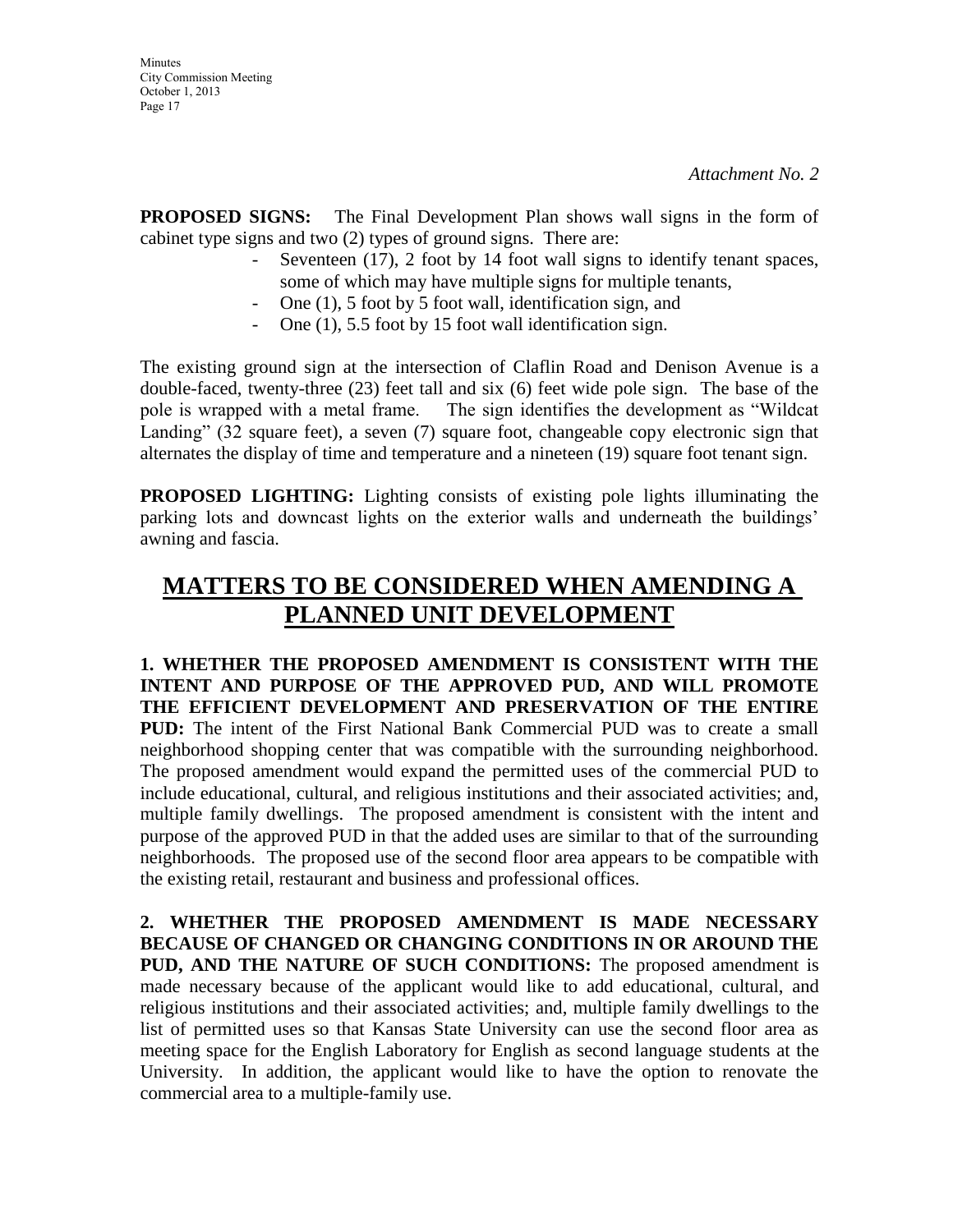**3. WHETHER THE PROPOSED AMENDMENT WILL RESULT IN A RELATIVE GAIN TO THE PUBLIC HEALTH, SAFETY, CONVENIENCE OR GENERAL WELFARE, AND IS NOT GRANTED SOLELY TO CONFER A SPECIAL BENEFIT UPON ANY PERSON:** The proposed amendment will result in a gain to the public by allowing the use of vacant commercial space that will be compatible with the surrounding neighborhood and minimize off-street and on-street parking demands in the area. The amendment is necessary because of the proposed additions to the list of permitted uses and not because the amendment will confer a special benefit to any person.

# **ADDITIONAL MATTERS TO BE CONSIDERED WHEN AMENDING A PLANNED UNIT DEVELOPMENT**

**1. LANDSCAPING:** The landscaping is largely in place and consists of grass lawn areas along Denison Avenue and Claflin Road and foundation plantings around the existing building and within an existing courtyard in the center of the structure. The applicant has submitted a landscape plan that shows replacement or enhancement of these existing landscape areas. The enhancements include adding landscape bedding along the bank drive-thru area and along the foundation of the structure that consist of shrubs, ornamental grasses and perennials. A note on the landscape plans states that the proposed landscape will use underground, automatic irrigation systems. (*see the applicant landscape plan for additional details)*

**2. SCREENING:** The subject site is screened from the adjacent residential properties to the north and west by a six (6) to eight (8) foot tall, sight obscuring screening fences that is made of wood and plastic vinyl. The screening on the west property line includes a concrete retaining wall.

Trash dumpsters serving the subject site are located on the west property line and approximately 230 feet from the east property line on Denison Avenue. These dumpsters are not enclosed with sight obscuring screening. The Final Development Plan shows the location of the enclosure, but notes that such enclosure would eliminate two (2) existing off-street parking spaces. No details of the type of screening that could be installed are provided.

The dumpster is adequately screened from adjacent residential properties by the existing retaining wall and screening fence to the west and screening fence to the north. The dumpsters are not screened to the east. The area where the dumpsters are located is approximately six (6) feet above the sidewalk and roadway along Denison Avenue. These dumpsters are visible from Denison Avenue, but because of their distance from the sidewalk and roadway they do not have an adverse impact. The Final Development Plan shows that the immediate area around the dumpster is designated as employee parking,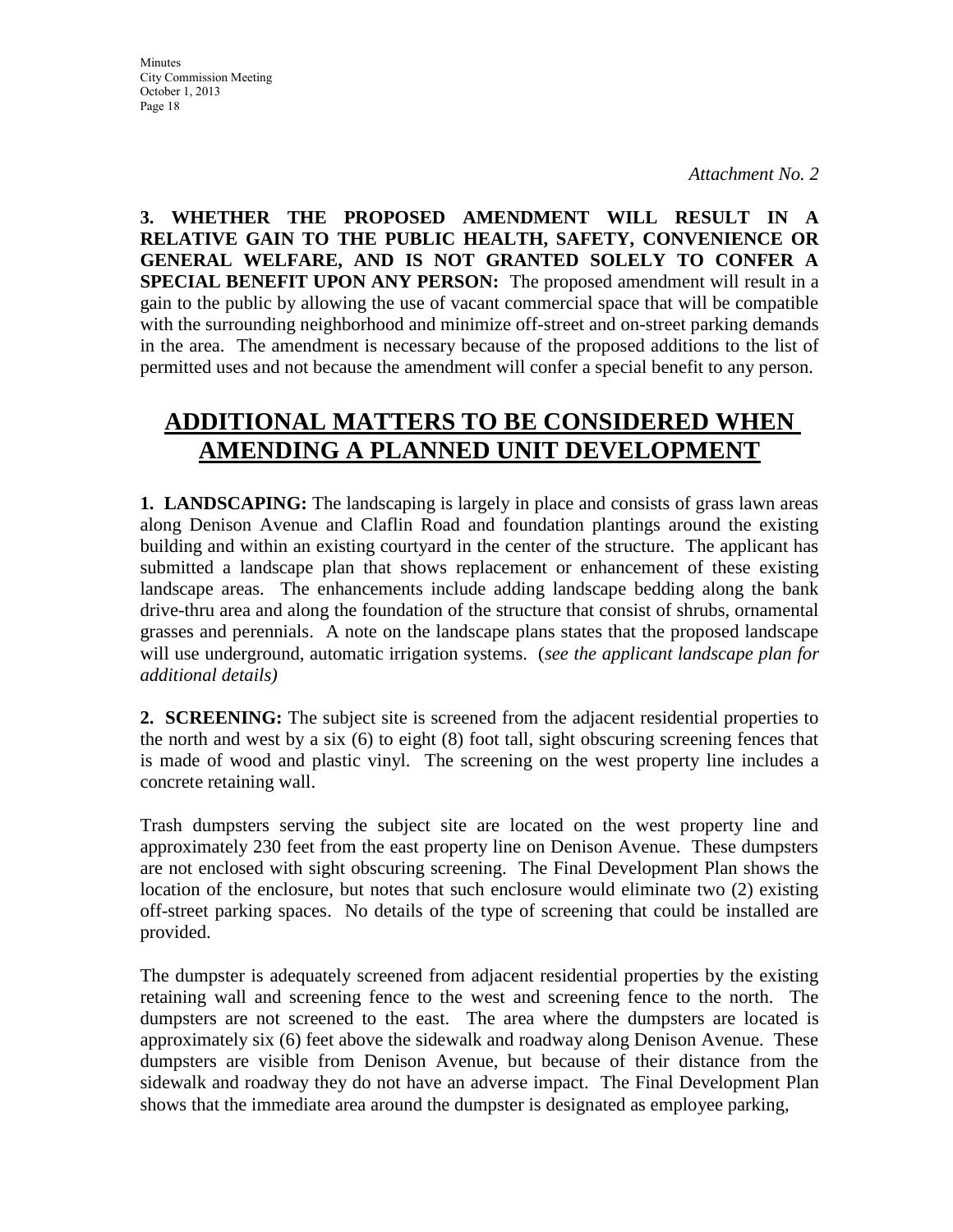#### *Attachment No. 2*

which may reduce the adverse impact of the unscreened dumpster on the subject site. As stated in **4. CIRCULATION,** the subject site was originally designed to have limited offstreet parking to encourage pedestrian use of the neighborhood commercial development. Comparing the impact of the unscreened dumpster to the impacts of eliminating two (2) off-street parking spaces; the reduction of off-street parking would impact the businesses on the subject site and surrounding neighborhood more adversely than the dumpsters not being screened.

**3. DRAINAGE:** The subject site is completely developed upon and no substantial modifications are proposed to the subject site. The development sheet flows over the existing off-street parking lot towards Claflin Road and Denison Avenue, where it is collected by the public stormwater sewer system. There are no known issues regarding the current drainage of the site or the adjacent stormwater sewer system.

## **4. CIRCULATION**:

### Access

The subject site accesses the public rights-of-way by existing curb cuts onto Denison Avenue and Claflin Road. A second access point is located off of Claflin Road leading to Dara's Fast Lane Convenience Store on Lot 2, First National Bank Center. The bank drive-thru flows from west to east using the internal driving aisle of the parking lot and a curb cut onto Denison Avenue.

There is free flow of vehicle access between both lots of the commercial development using the existing curb cuts and internal driving aisles of the off-street parking lot. It is unknown if a cross-access easement is on file for the subject site and adjacent lot.

#### Off-street Parking

Fifty-five (55) off-street parking spaces are located on the subject site. The spaces are located to the north and west of the existing structure. The Final Development Plans state that thirty-two (32) spaces are devoted to customers and twenty (20) are reserved for employees of the various businesses. The two (2) types of parking spaces will be designated with signage. Two (2) off-street parking spaces are located near the bank drive-thru, which is used by the pizza restaurant for their delivery vehicles.

The Final Development Plan provides a table listing the existing commercial uses in the structure and the minimum required off-street parking for the various uses based on the gross square footage of the area. The area being used by Kansas State University is being classified as Business and Professional Office use, which requires a minimum of 1 space per 300 square feet of floor area. The minimum required number of off-street parking spaces by the type of use and gross floor area is 123 spaces. Assuming that 10% of the gross floor area is space that does not count towards the parking requirements (i.e. storage, restrooms, etc.), 111 spaces are required.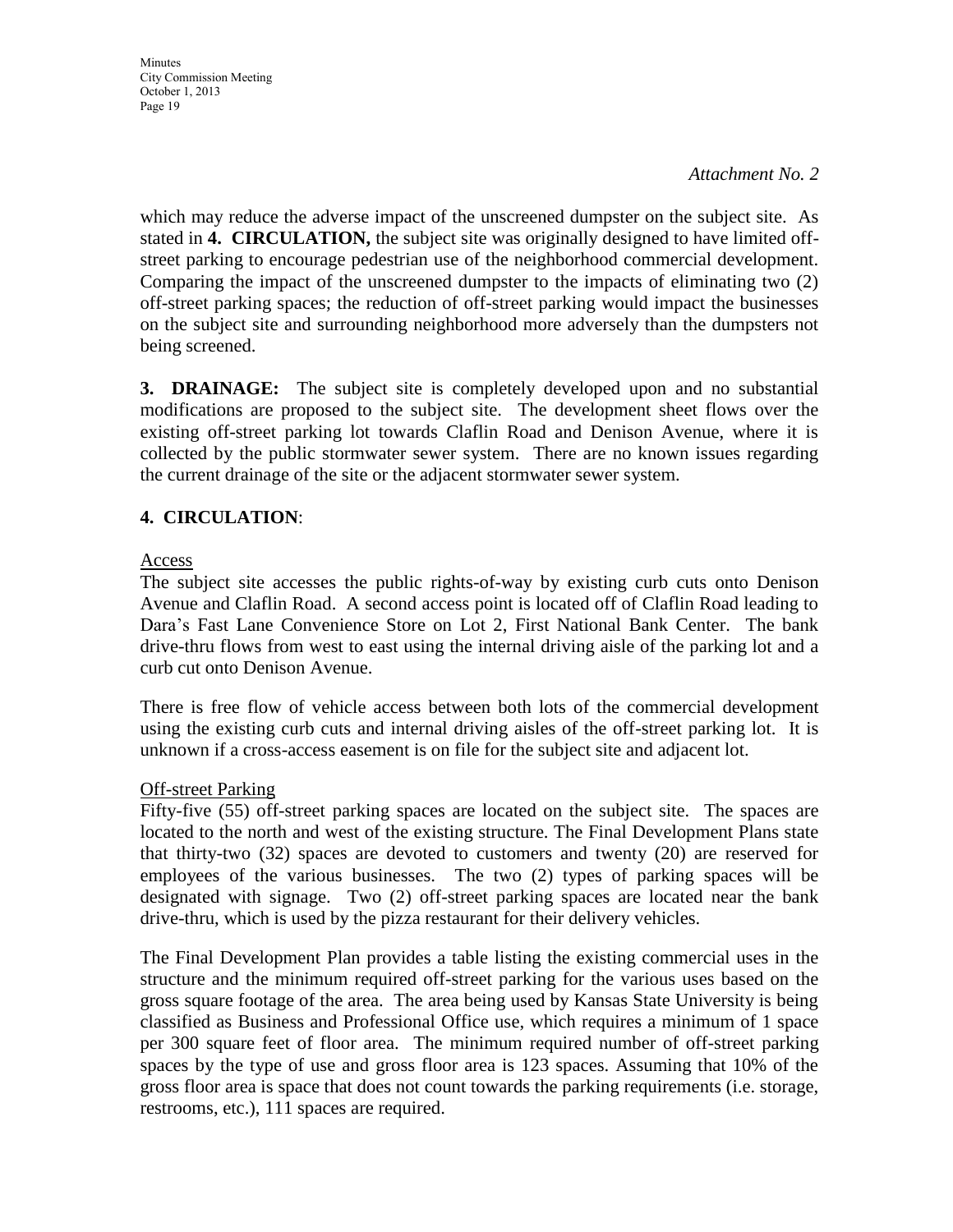#### *Attachment No. 2*

The PUD was approved with a total of 59 off-street parking spaces between the two (2) lots (7 spaces for the convenience store and 52 spaces for the structure on the subject site. A letter addressed to Larry Hulse, Chief Planner from James T. McCullough, dated August 20, 1985, outlines the reason for the minimum off-street parking spaces provided was to discourage large retail uses, which would change the character of the development from ". . .neighborhood service commercial uses to a retail center with a city wide customer base." The letter continues stating "Service activities of all kinds providing convenience to the university and surrounding neighborhood are the targeted businesses for the center. (*see attached)*.

As previously shown, the PUD purposefully used the minimum number of parking spaces to maintain a neighborhood commercial center that promoted pedestrian traffic and discouraged vehicular uses. The application documents presume that most uses of the PUD would generate pedestrian traffic from the university or surrounding residential neighborhood, rather traffic from vehicles. The proposed permitted uses related to the activities of Kansas State University should not adversely impact the vehicular access or require additional off-street parking. Most of the students that will use the English Laboratory will live in nearby university housing or will utilize parking on campus and walk to the subject site.

It is unknown what the mix of commercial and residential uses would be without floor plans for the residential uses. Depending on the number of units, and mix of bedroom counts, a multiple-family element may require more parking than commercial use, such as the Business and Professional Offices. The specific use's parking requirement cannot be evaluated.

The Final Develop Plans show that if the trash dumpster is required to be installed, then two (2) existing spaces would need to be eliminated because the enclosure would severely limit access to the existing spaces. The parking for the commercial center was purposefully limited to encourage pedestrian uses for the neighborhood commercial center. Further limiting the parking may adversely impact to the commercial development and surrounding neighborhood.

#### Pedestrian Access

Internal sidewalks and walkways provide pedestrian access to the various businesses and uses in the existing structure. These internal pedestrian ways connect to the existing sidewalks along Claflin Road and Denison Avenue. A bike rack is present within the courtyard of the structure.

**5. OPEN SPACE/LANDSCAPED AND COMMON AREA:** No common area is proposed. An open courtyard with deciduous trees is located in the center of the existing structures. Landscaped space is approximately 11% of the site's coverage.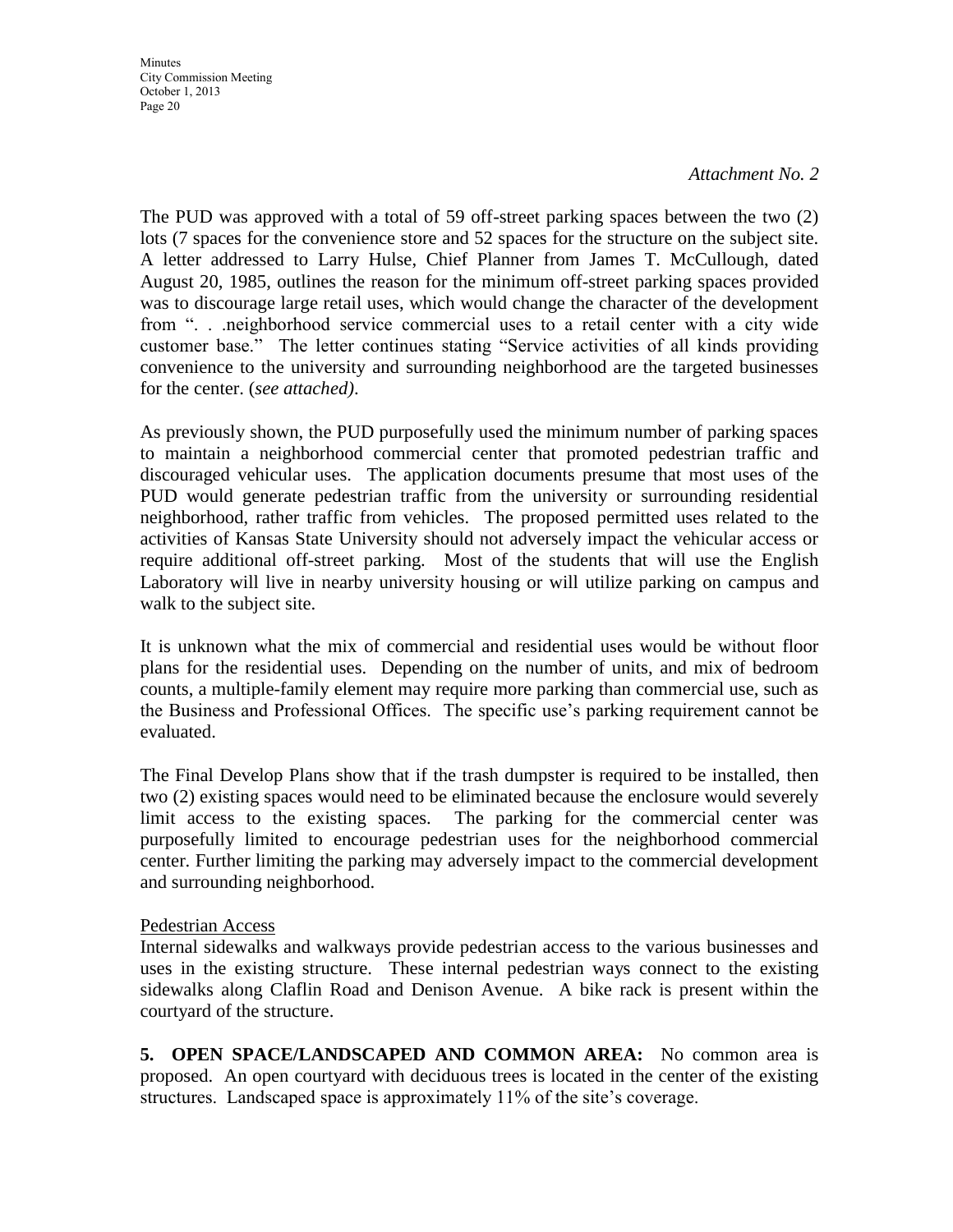**Minutes** City Commission Meeting October 1, 2013 Page 21

**6. CHARACTER OF THE NEIGHBORHOOD:** The neighborhood is a mix of commercial uses, Kansas State University activities, including student dormitories, religious organizations and residential uses which include multiple-family dwellings, twofamily dwellings and single-family dwellings, most of which are rental uses and fraternities and sororities.

# **MATTERS TO BE CONSIDERED WHEN REZONING**

**1. EXISTING USE:** The existing building is two (2) full stories with a partial basement area on the east side of the structure. Fifty-five (55) off-street parking spaces are provided throughout the subject site for customer and employees of the commercial development. The footprint of the building is 14,327 square feet. The total floor area of the structure is 19,852 square feet between the three (3) floors. The current mix of uses is as followed:

Lower level – vacant commercial space

| Main floor $-$ retail space |                                           |
|-----------------------------|-------------------------------------------|
|                             |                                           |
|                             | - Hair and beauty salon                   |
|                             | - 2 restaurant businesses                 |
|                             | - Coffee shop                             |
|                             | - Bank and financial institution          |
|                             |                                           |
|                             | Cocond Floor Vances State University most |

Second Floor – Kansas State University meeting and class room space - Business and professional office

**2. PHYSICAL AND ENVIRONMENTAL CHARACTERISTICS:** Lot 1, First National Bank Center is a developed lot at the northwest corner of Claflin Road and Denison Avenue. The subject site is relatively flat, with a slight slope down toward in the Claflin Road and Denison Avenue intersection. The subject site is not shown to be in a mapped floodplain on the effective or preliminary Flood Insurance Rate Map panels # 0354.

## **3. SURROUNDING LAND USE AND ZONING:**

**(a.) NORTH:** Gamma Phi Beta Sorority, Phi Beta Phi Sorority, Todd Road rightof-way (ROW), Cats for Christ Religious Center and single-family and singlefamily attached residential uses. R-3/UO, Multiple-Family Residential District and University Overlay District, R-2, Two-Family Residential District, R-2/UO District, and R-1, Single-Family Residential District.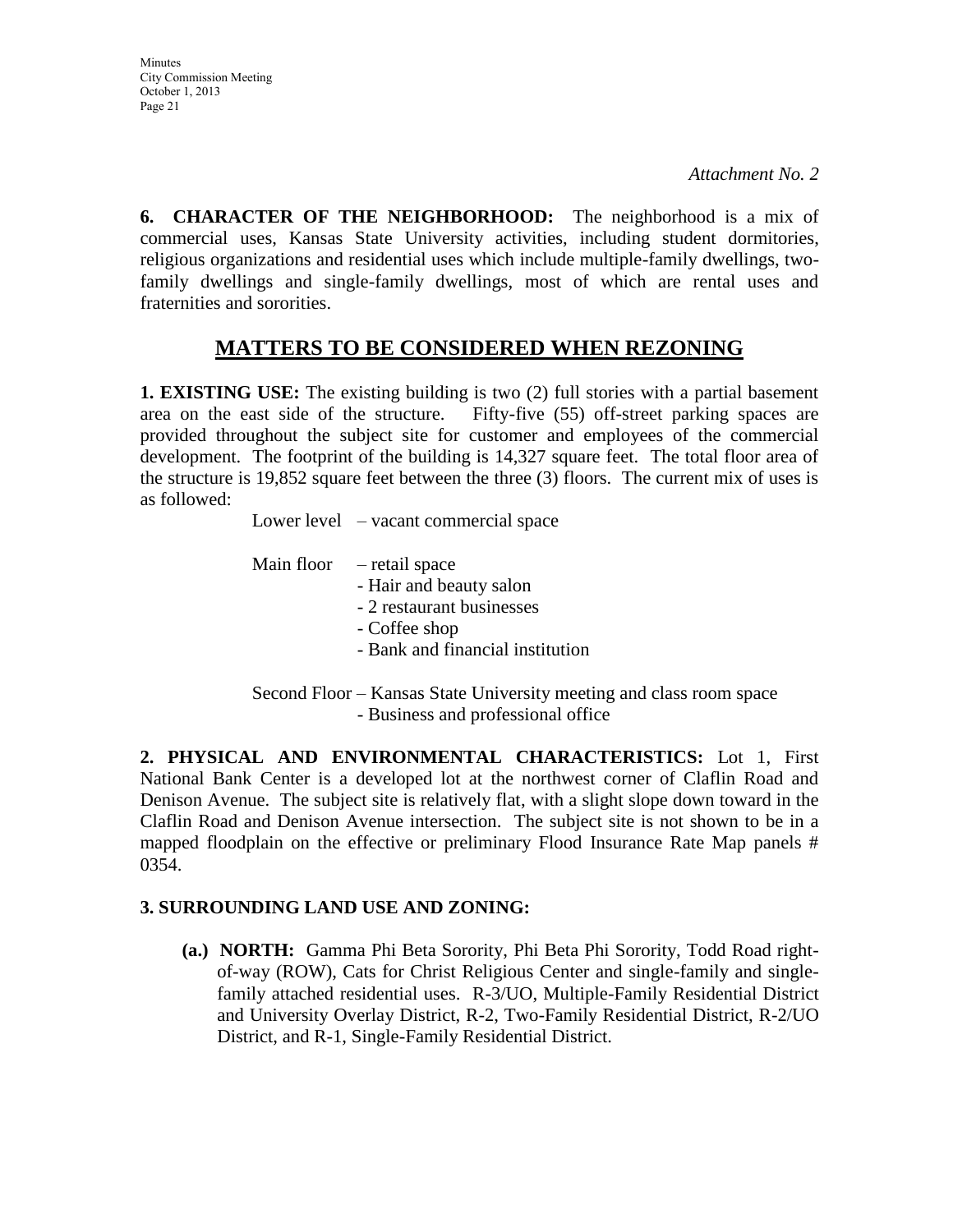- **(b.) SOUTH:** Claflin Road ROW and Kansas State University dormitories. R-3/UO, Multiple-Family Residential District and University Overlay District and U, University District.
- **(c.) EAST:** Denison Avenue ROW, Kansas State University. R-3 District and U District
- **(d.) WEST:** Dara's Fast Lane Convenience Store, Jesus Christ Church of Latter-Day Saints religious center and multiple-family residential uses. R-3/UO Districts.

## **4. GENERAL NEIGHBORHOOD CHARACTER:** See above under **No. 6, CHARACTER OF THE NEIGHBORHOOD**.

**5. SUITABILITY OF SITE FOR USES UNDER CURRENT ZONING:** The subject site is suitable for the existing commercial development at the proposed amendment to the Preliminary Development Plan and Ordinance No. 3974. The subject site is completely built upon. No substantial changes are proposed to the exterior of the existing structure. The amendment to allow additional uses to the list of permitted uses is suitable for the current zoning, the proposed educational, cultural, and religious institutions and their associated activities are similar to the permitted business and professional offices permitted in the PUD. The multiple-family dwellings would be suitable under the current zoning, but more evaluation of the impact on off-street parking is required.

**6. COMPATIBILITY OF PROPOSED DISTRICT WITH NEARBY PROPERTIES AND EXTENT TO WHICH IT MAY HAVE DETRIMENTAL AFFECTS:** The proposed amendment is to add educational, cultural, and religious institutions and their associated activities and, multiple family dwellings is similar to the mix of uses found on nearby properties. Minimal impacts on adjacent residential or university uses are anticipated. Kansas State University has several office and education buildings in the immediate area. Students will be able to walk from campus or the adjacent University housing for meetings, training and classes. The added light, noise and traffic for the proposed educational use should not substantially impact the adjacent neighborhood, especially when compared to the existing commercial uses in the PUD.

Likewise, the multiple-family residential use is similar to the residential uses in the immediate area. The University dormitories are located to the south of the subject site; Greek housing is located to the north and multiple-family developments are located to the west. The amount of light and noise from the residential use should not impact the neighborhood. The impacts from traffic cannot be determined. No adequate floor plan and information about the number of units and mix of bedrooms has been provided. The concern is that there may be an inadequate amount of off-street parking for the mix of commercial and residential uses. This inadequacy may force business customers,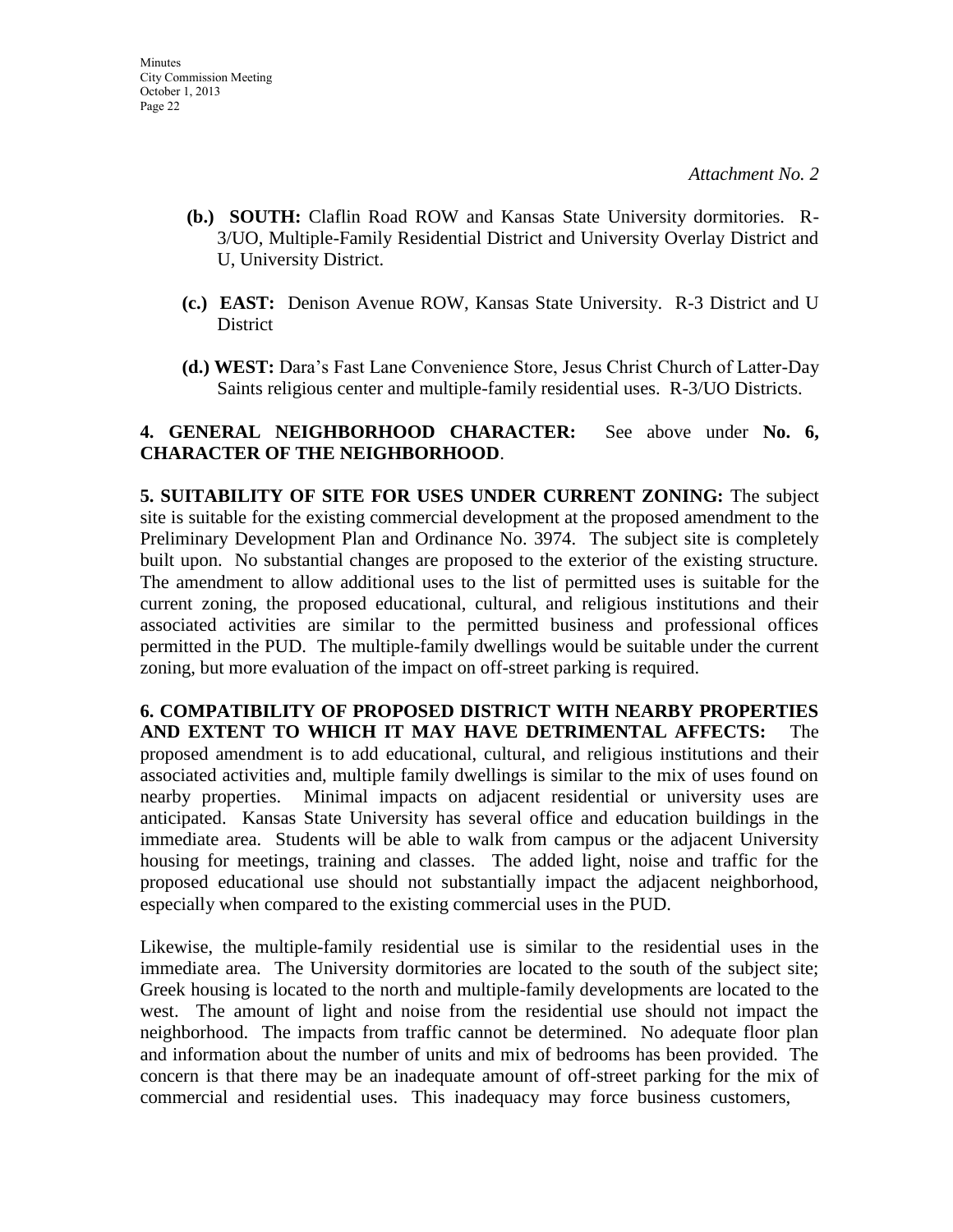*Attachment No. 2*

employees or future residents to use on-street parking in the neighborhood. On-street parking is severely congested because of the mix of residential uses in the neighborhood and because of its proximity to campus. Because of this, City Administration is recommending that a future amendment to the PUD, as a Final Development Plan, be submitted prior to renovating the structure to accommodate residential uses. The Final Development Plan will evaluate whether the proposed residents and commercial uses will be adequately served by off-street parking.

**7. CONFORMANCE WITH COMPREHENSIVE PLAN:** The Future Land Use Map for the Downtown Core Neighborhoods of the Manhattan Urban Area Comprehensive Plan designates the site as Neighborhood Commercial Center (NCC). The existing PUD conforms to the current Comprehensive Plan. The proposed PUD amendment also conforms to the Manhattan Urban Area Comprehensive Plan in that the educational, cultural, and religious institutions and their associated activities are similar to that of the Business and Professional Office uses permitted in the PUD. Providing the multiplefamily residence to the commercial use would create mixed-use development. The mixedused development would meet the policies of the NCC designation.

The Neighborhood Commercial Center (NCC) are:

#### *NCC 1: Characteristics*

*Neighborhood Commercial Centers are intended to provide a range of services, including supermarkets, restaurants, movie rentals, drycleaners, drugstores, filling stations, smaller specialty shops, retail and health services and business and professional offices, for residential areas. Neighborhood centers will vary in scale and character. Smaller, limited use centers may be fully integrated into the surrounding neighborhood and be accessed primarily by pedestrian or bicycle; while larger centers will function more independently, providing ample parking and numerous stores. Mixed-Use Neighborhood Centers that also incorporate residential uses are appropriate in a master planned setting. Neighborhood Centers often serve more than one nearby neighborhood in order to maintain sufficient economy of scale.* 

## *NCC 2: Location*

*Neighborhood centers should generally be located at the intersection of arterial and collector streets. However, smaller centers with limited uses may be appropriate within a residential area at the intersection of two collector streets, or at the intersection of a collector and a local street, provided they are designed to be compatible with the surrounding neighborhood and meet a minimum level of design criteria.*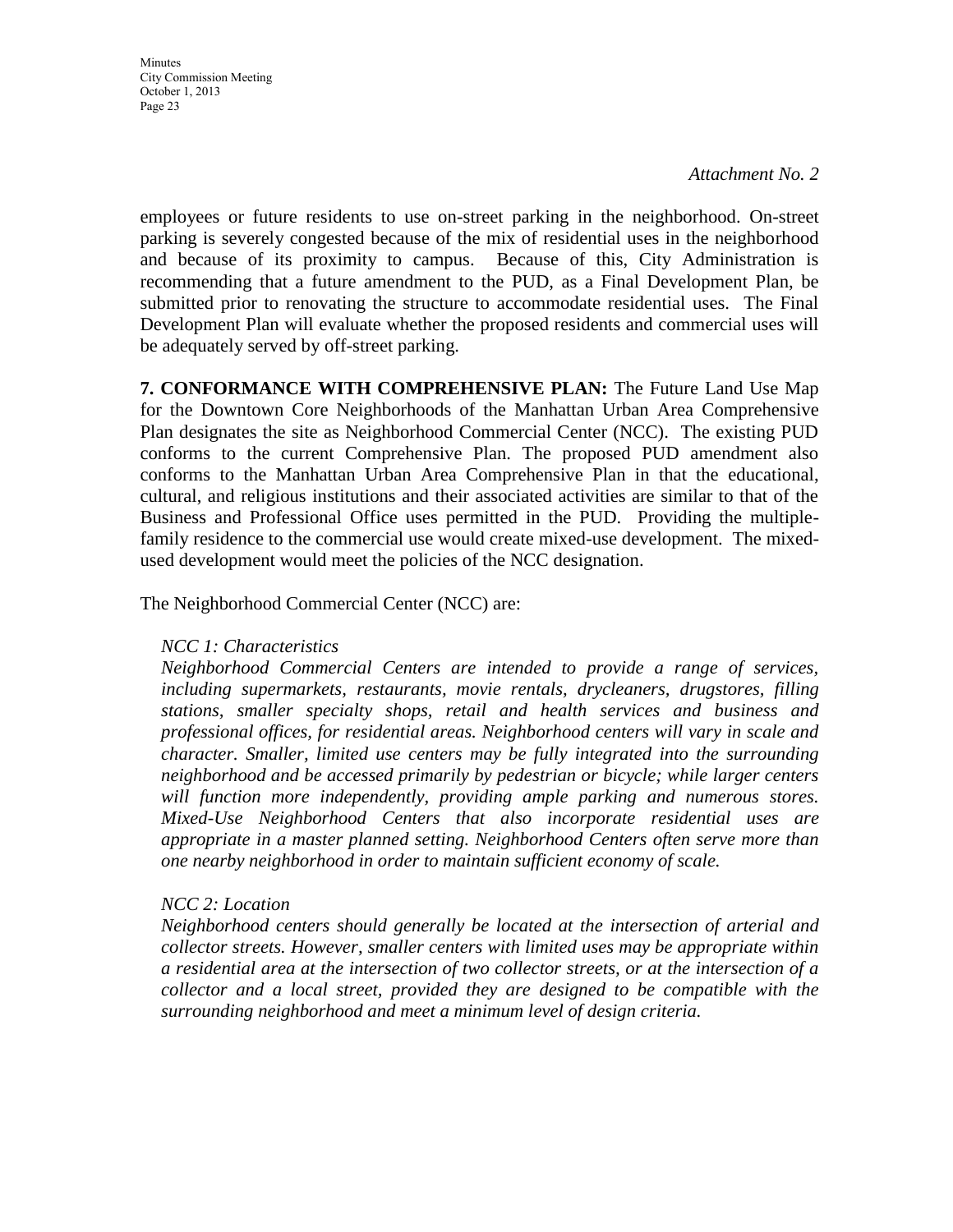#### *NCC 3: Size*

*Neighborhood centers typically require a site of approximately 10 acres, but may vary, ranging from as small as 1-3 acres to as large as15-20 acres depending on the size of its service area and the extent of its mixed-use characteristics.* 

#### *NCC 4: Architectural Character*

*Neighborhood Centers shall be designed to be compatible with and sensitive to surrounding residences. Building materials and architectural detailing should be compatible with and reflect the character of the surrounding neighborhood. Building heights and scale should be similar to surrounding residences.*

#### *NCC 5: Circulation and Access*

*Main entrances and driveways should be integrated with the surrounding street network to provide clear connections between uses for vehicles, pedestrians, and bicycles. Clear, direct pedestrian connections shall be provided between uses within the center and to the surrounding neighborhood.* 

#### *NCC 6: Parking Location and Design*

*Large, uninterrupted expanses of parking should be avoided. Parking areas shall be divided into smaller "blocks" by landscaping and walkways. To the extent possible, parking blocks shall be distributed between the front and sides of buildings, or the front and rear, rather than placed solely in front of building.* 

#### *NCC 7: Transitions between Uses*

*Attractive transitions should be provided between the center and surrounding residences, while not limiting access between the center and the neighborhood for all modes of travel. Transitions can be accomplished by stepping down the height of taller structures to meet residences, proving landscape buffers or screening, or similar means. Use creative design to avoid simply "walling" off residential areas from neighborhood centers.*

#### **8. ZONING HISTORY AND LENGTH OF TIME VACANT AS ZONED:**

| July 20, 1982:   | Ordinance No. 3974 establishes First National Bank Planned<br>Unit Development.                                              |
|------------------|------------------------------------------------------------------------------------------------------------------------------|
| January 19, 2006 | Manhattan Urban Area Planning Board recommends<br>approval of the proposed PUD amendment of signage for<br>Dara's Fast Lane. |
| February 7, 2006 | City Commission approves first reading of the proposed<br>PUD amendment of signage for Dara's Fast Lane.                     |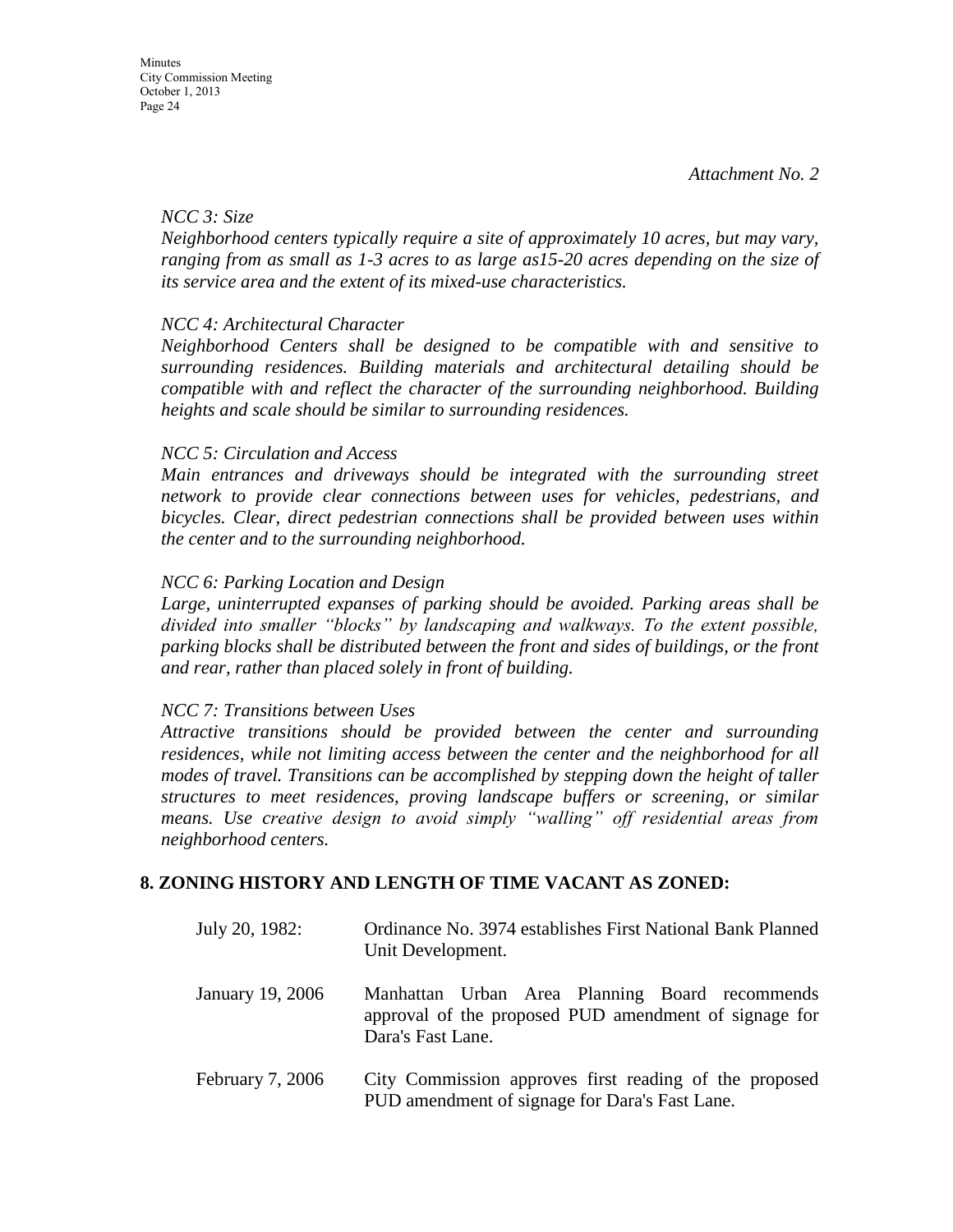February 21, 2006 City Commission approves Ordinance No. 6525 amending the signage for Dara's Fast Lane.

**9. CONSISTENCY WITH INTENT AND PURPOSE OF THE ZONING ORDINANCE:** The intent and purpose of the Zoning Regulations is to protect the public health, safety, and general welfare; regulate the use of land and buildings within zoning districts to assure compatibility; and to protect property values. The PUD Regulations are intended to provide a maximum choice of living environments by allowing a variety of housing and building types; a more efficient land use than is generally achieved through conventional development; a development pattern that is in harmony with land use density, transportation facilities and community facilities; and a development plan which addresses specific needs and unique conditions of the site which may require changes in bulk regulations or layout.

The proposed amendment, except for the proposed residential use, is consistent with Ordinance No. 3947, and the approved PUD, the Manhattan Zoning Regulations, and PUD requirements of the Manhattan Zoning Regulations.

**10. RELATIVE GAIN TO THE PUBLIC HEALTH, SAFETY AND WELFARE THAT DENIAL OF THE REQUEST WOULD ACCOMPLISH, COMPARED WITH THE HARDSHIP IMPOSED UPON THE APPLICANT:** There appears to be no gain to the public that denial would accomplish. The proposed amendment to provide educational, cultural, and religious institutions and their associated activities will allow the owner to take advantage of its location to Kansas State University to provide space for University offices and student space. These uses will allow the commercial development to be used to its full potential. Denial of the PUD amendment may be a hardship to the owner in that it would limit the use of an existing commercial development.

**11. ADEQUACY OF PUBLIC FACILITIES AND SERVICES:** Adequate street, sanitary sewer, and water services are available to serve the development.

## **12. OTHER APPLICABLE FACTORS:** None

## **13. STAFF COMMENTS:**

City Administration recommends approval of the amendment of Ordinance No. 3947 and the Final Development Plan of Lot 1, First National Bank Addition, Commercial Planned Unit Development to add educational, cultural, and religious institutions and their associated activities to the list of permitted uses, with the following conditions: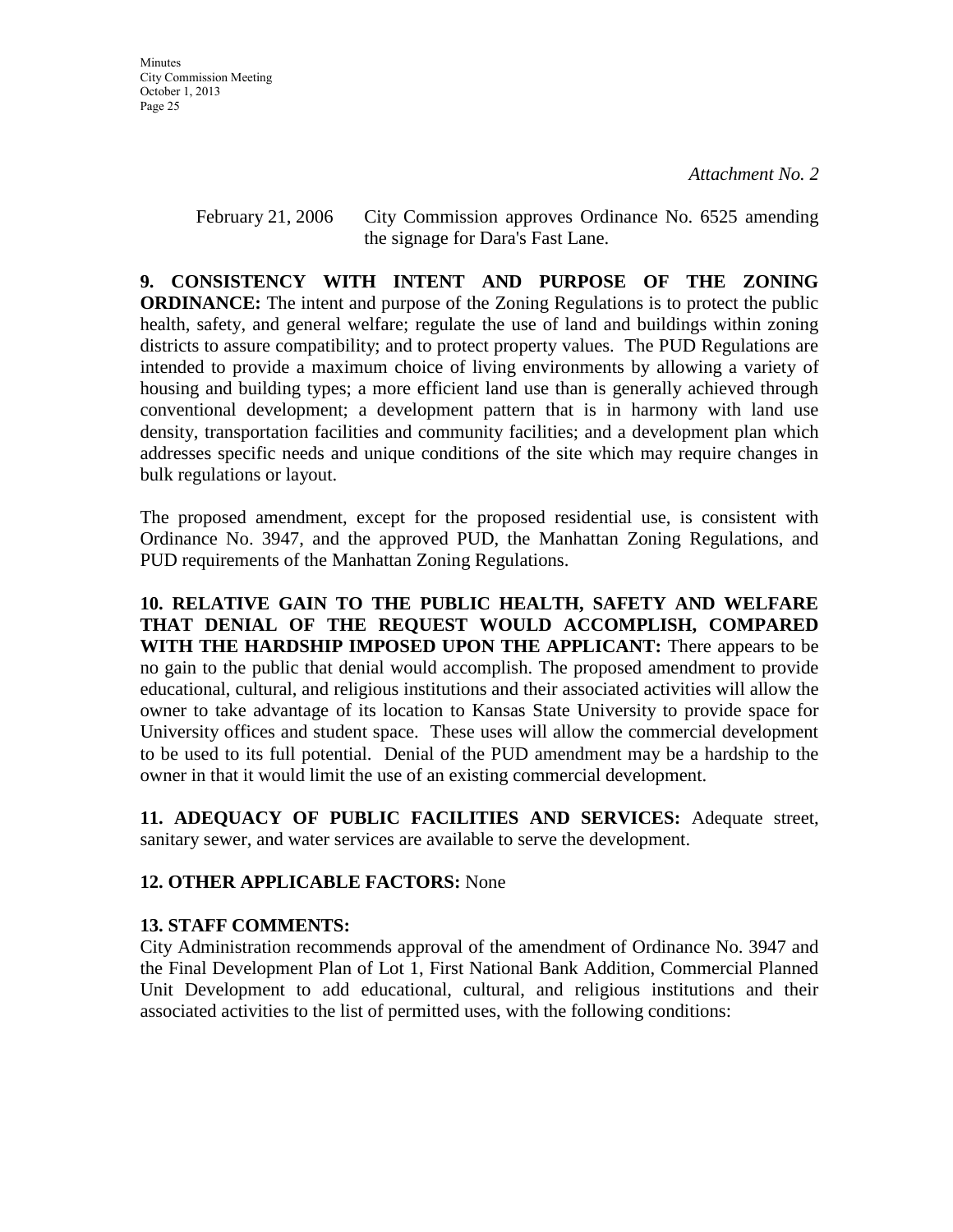- 1. Permitted uses on Lot 1 shall include educational, religious and cultural institutions and their associated activities, and all the permitted and conditional uses of the C-2, Neighborhood Shopping District, except that the following uses shall be prohibited: Air conditioning, heating and plumbing sales; Automobile service stations; Tire, battery, and Automobile accessory stores; Bus terminals; Car washes; Drive-in establishments not associated with a bank or financial institution; Hotels and motels; Kennels, Package liquor stores; Public Utilities such as electrical or telephone substations that are not owned or operated by a municipality, where employees are generally not present, and that are in or near the area they are designed to serve.
- 2. Any future residential uses shall require a PUD amendment application to address layout and parking issues.
- 3. The following restriction listed in the original PUD application approved by Ordinance No. 3974 on July 20, 1982, shall be revoked: No single use can occupy more than 4,000 square feet of floor area and at least 50% of the second floor would have to be used for business and professional offices.
- 4. Landscaping and irrigation shall be provided pursuant to a Landscaping Performance Agreement between the City and the owner, which shall be entered into prior to issuance of a building permit.
- 5. All landscaping and irrigation shall be maintained in good condition.
- 6. Signs shall be provided as proposed in the application documents, and Exempt signs to allow to those types of signs described in Article VI, Section 6-104  $(A)(1), (2), (4), (5),$  and  $(7)$ ; and, Section 6-104 (B)(2) and B(5).

# **ALTERNATIVES:**

- 1. Recommend approval of the proposed amendment of Ordinance No. 3947 and the Final Development Plan of Lot 1, First National Bank Addition, Commercial Planned Unit Development, stating the basis for such recommendation, with the 6 conditions listed in the staff report.
- 2. Recommend denial of the proposed amendment of Ordinance No. 3947 and the Final Development Plan of Lot 1, First National Bank Addition, Commercial Planned Unit Development, stating the specific reasons for denial.
- 3. Table the proposed Amendment to a specific date, for specifically stated reasons.